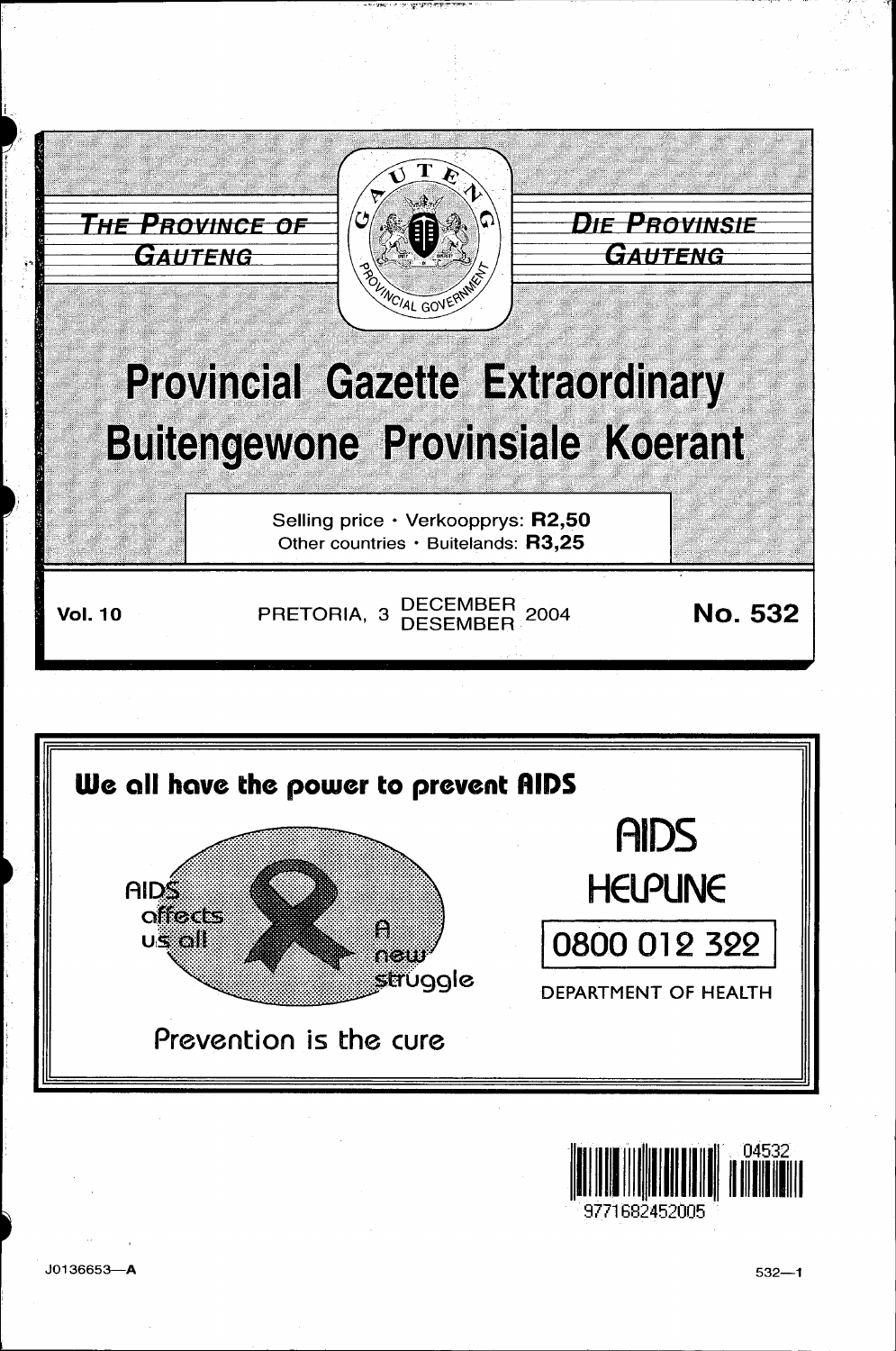$\equiv$ 

 $\bar{z}$ 

 $\bar{\mathcal{A}}$ 

|      | <b>CONTENTS</b>                                                                                                              |             |                |
|------|------------------------------------------------------------------------------------------------------------------------------|-------------|----------------|
| No.  |                                                                                                                              | Page<br>No. | Gazette<br>No. |
|      | <b>GENERAL NOTICE</b>                                                                                                        |             |                |
| 4036 | Gauteng Liquor Act (2/2003): Applications for liquor licences in terms of section 24: Divided into the<br>following regions: |             |                |
|      |                                                                                                                              | 3           | 532            |
|      |                                                                                                                              | 6           | 532            |
|      |                                                                                                                              | 9           | 532            |
|      |                                                                                                                              | 21          | 532            |
|      |                                                                                                                              | 24          | 532            |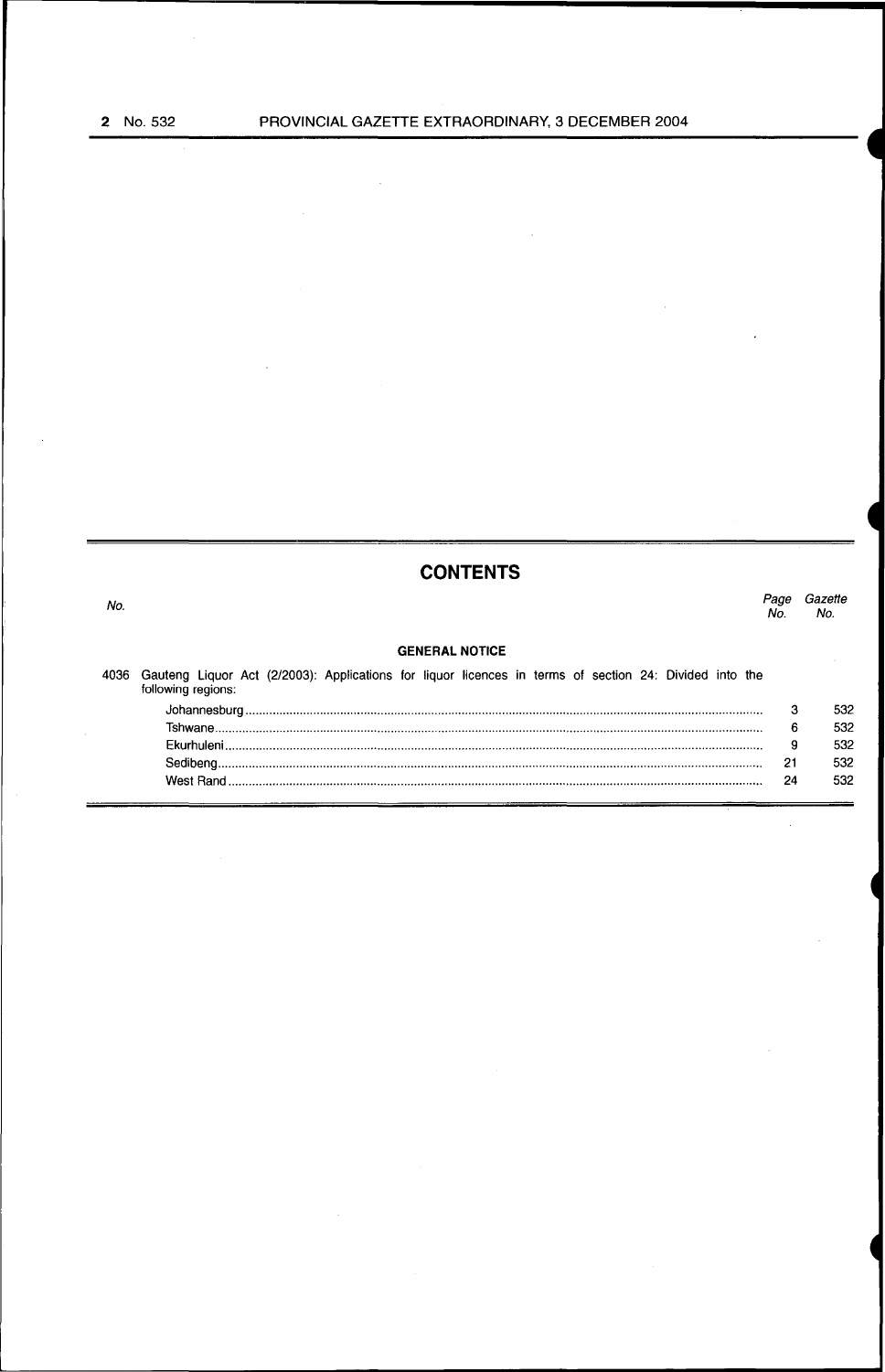BUITENGEWONE PROVINSIALE KOERANT, 3 DESEMBER 2004 No. 532 3

## GENERAL NOTICES

## NOTICE 4036 OF 2004

## GAUTENG LIQUOR ACT, 2003 (ACT No. 2 OF 2003)

## NOTICE OF APPLICATIONS FOR LIQUOR LICENCES IN TERMS OF SECTION 24

Notice is hereby given that the applicants specified in the Schedule hereto have given notice of their intention to lodge applications for the grant of new liquor licences to the Secretary, Regional Liquor Licensing Offices in respect of premises situated in the local committee area indicated in the Schedule.

## In terms of section 24 (4) of the Liquor Act supra interested persons are invited to lodge objections in terms of section 25 of the Act to the Local Committee.

## **SCHEDULE**

The undermentioned figures used in brackets in the Schedule, have the following meanings:

- $(1)$  = Full name of applicant.
- $(2)$  = Intended trading name.
- (3) = Identity number or registration number of applicant.
- $(4)$  = Full address and location of the premises.
- $(5)$  = Type of licence applied for.
- (6) = Name and nature of educational institutions within a radius of 1 kilometre from the premises in paragraph 4 (use annexure if necessary) .
- $(7)$  = Names and distances to similar licensed premises within a radius of 1 kilometre from the premises in paragraph 4 (use annexure if necessary).
- $(8)$  = Places of worship within a radius of 1 kilometre from the premises in paragraph 4.

## **JOHANNESBURG**

## ALEXANDRA

- (1) Daniel Kobue.
- (2) Kiddo's Place.
- (3) 5010265400089.
- (4) 25- 5th Avenue, Alexandra.
- (5) Tavern Licence.
- (6) None.
- (7) None.
- (8) Methodist Church.

## ALEXANDRA

#### (1) Motheohane Mmamoseki Monicca.

- (2) Mons Tavern.
- (3) 6409090953081.
- (4) 4th Avenue, No. 3 Alexandra Township, Johannesburg, 2090, Tel. (011) 443-9715.
- (5) Selling Liquor and Foods.
- (6) Sordon Primary School, 4th Avenue No. 20, Alexandra Township.
- (7) Mann's Tavern, 4th Avenue, No. 56 Alexandra Township, Johannesburg, 2090.
- (8) African Catholic Church, 4th Avenue, No. 35 Alexandra Township, Johannesburg, 2090.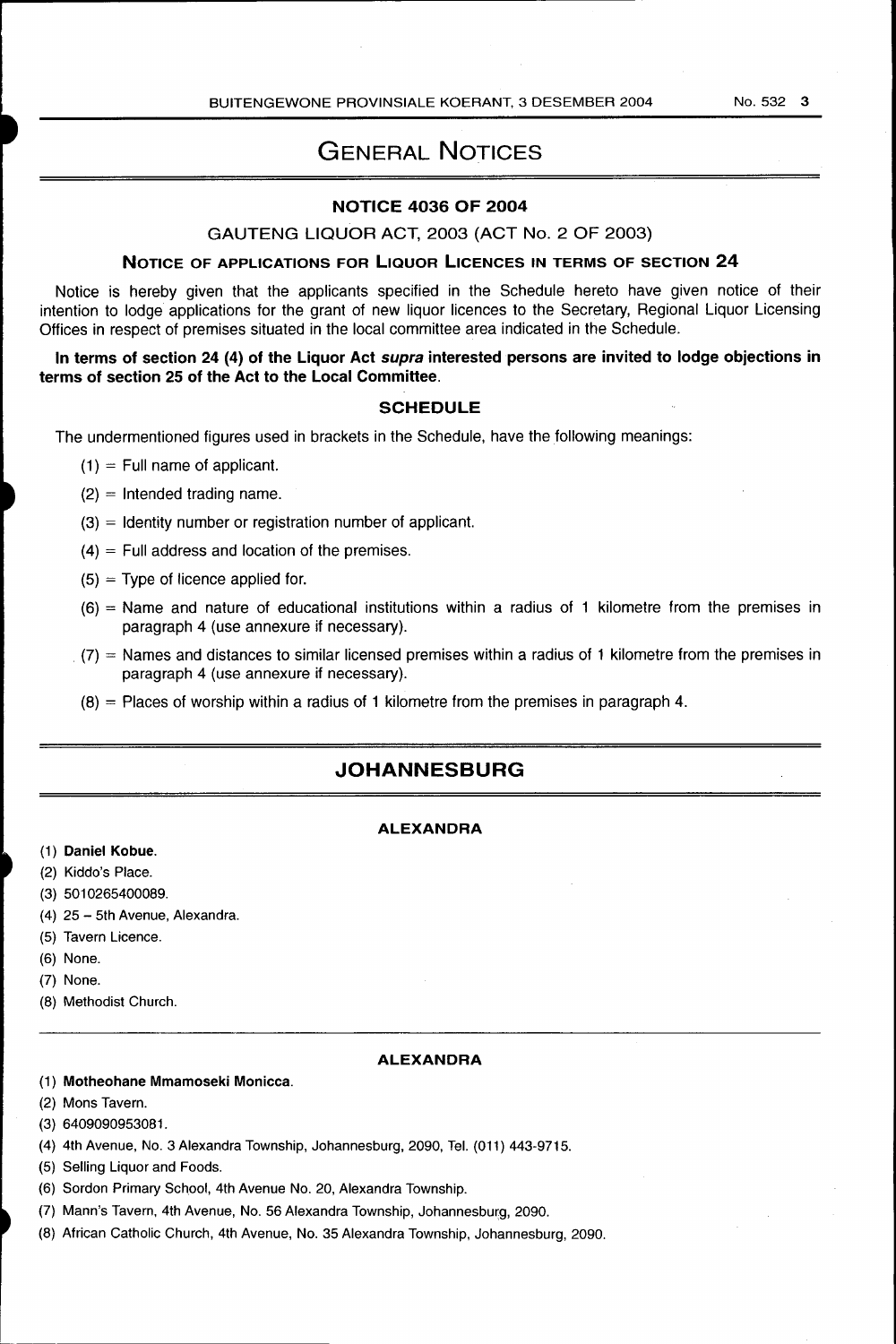#### **DIEPKLOOF**

#### (1) **Mpumelelo Maisela.**

- (2) B'Sobenkomo Liquor Supply.
- (3) 7001035753087.
- (4) 1175 Zone 1, Diepkloof, PO Khotso, 1864.
- (5) Liquor Supply.
- (6) Dumezweni Lower Primary School.
- (7) N/a.
- (8) Presbetarian Church.

## **JOHANNESBURG**

- (1) **Cecil George Olivier.**
- (2) Safari Inn & Caravan Park.
- (3) 5810195172082.
- (4) Portion 37 of the Farm Olifansvlei 327, Registration Division I.Q., Johannesburg District, Gauteng.
- (5) Pub Liquor Licence.
- (6) There are no educational institutions within a 1 kilometre radius from the proposed premises.
- (7) There are no similar licensed premises within a 1 kilometre radius from the proposed premises
- (8) There are no places of worship within a 1 kilometre radius from the proposed premises.

### **SANDTON**

- (1) **Annica's Deli and Bakery CC.**
- (2) Annica's Deli and Bakery.
- (3) CK2002/089531/23.
- (4) Shop LOB, Michelangelo Towers, Maud Street, Sandton.
- (5) Restaurant Liquor License.
- (6) None.
- (7) Piccolo Mondo Restaurant, approx. 200 meters; Brazilian Coffee Shop, approx. 400 meters; Cafe Nescafe, approx. 400 meters; Cafe Renoir, approx. 400 meters; Dulce Continental Cafe, approx. 400 meters; Mugs + Bean, approx. 400 meters; The Bread Basket, approx. 400 meters; St. Elmos, approx. 400 meters; Atrium, approx. 400 meters, Time Square Café, approx. 400 meters; Wimpy, approx. 400 meters.
- (8) None.

## **JOHANNESBURG**

## (1) Mr **Leonard Master Phekani.**

- (2) "Sweet Pot Restaurant".
- (3) 7110215629080.
- (4) No. 28 Rockey Street, Yeoville, Johannesburg.
- (5) Restaurant Liquor Licence.
- (6) None.
- (7) None.
- (8) None.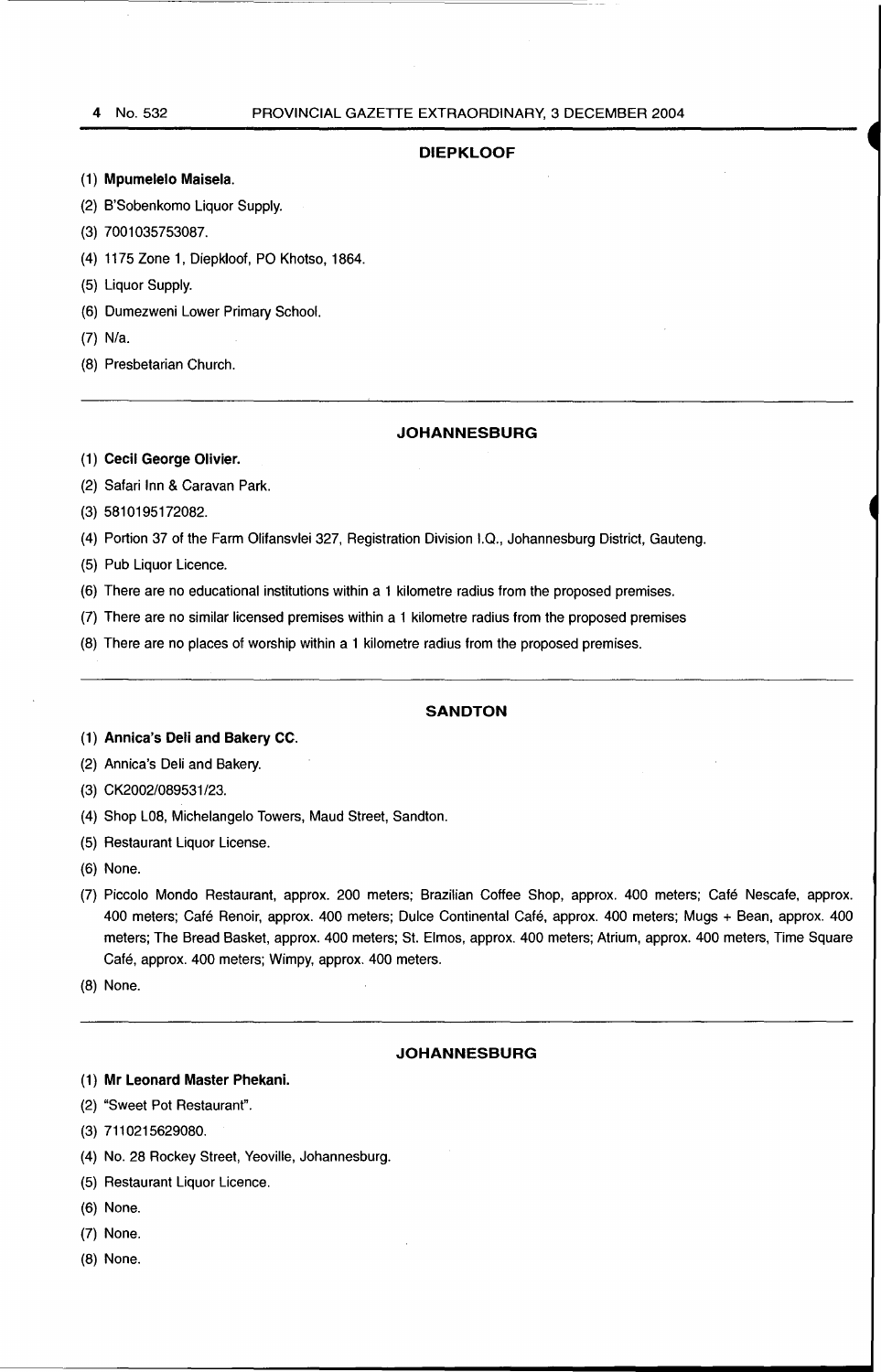$\mathbf{v}$  .

## **JOHANNESBURG**

- (1) **Tropical Eden Trading 151 CC.**
- (2) Tropical Eden.
- (3) 2003/050821/23.
- (4) 40 Harry Street, being Stand 195, Robertsham, Johannesburg.
- (5) Micro-Manufacturer's Liquor Licence.
- (6) Theo Wassenaar Laerskool, Winchester Ridge Primary School, St. John Adamson High School (to the best of the applicant's knowledge).
- (7) None (to the best of the applicant's knowledge).
- (8) AGS Robertsham, St. John Bosco Catholic Church, All Saints Anglican Church (to the best of the applicant's knowledge).

## **JOHANNESBURG**

## (1) **Mr Leonard Master Phekani.**

- (2) "Rockers".
- (3) 7110215629080.
- (4) No. 28 Rockey Street, Yeoville, Johannesburg.
- (5) Night Club Liquor.
- $(6) -$ .
- $(7) -$
- $(8) -$ .

### **JOHANNESBURG**

- (1) **Sipho Stanley Ncolosi 3059 VLA.**
- (2) Ncamza's Tavern.
- $(3) -$ .
- (4) 6059 Vlakfontein.
- (5) Special Licence, Beer line, spirits, sorghum, beer.
- $(6) -$ .
- $(7) -$ .
- $(8) -$ .

#### **JOHANNESBURG**

- (1) **Vincentia Dlokweni.** Postal address: 5583, Protea Glen X4, P.O. Chiawelo, 1818.
- (2) Nyelet Inn, 10670, Protea Glen Ext. 12, Soweto.
- $(3) -$
- (4) 10670 Protea Glen Ext 12, Soweto.
- (5) Special Licence (Eating House). All kinds .
- $(6)$  -...
- $(7) -$ .
- $(8) -$ .

#### **JOHANNESBURG,MIDRAND**

## (1) **Brainstorm Events CC.**

- (2) Revolution.
- (3) CC2001/067991/23.
- (4) Building No. 11, Constantia Square, 526 11th Road, Midrand.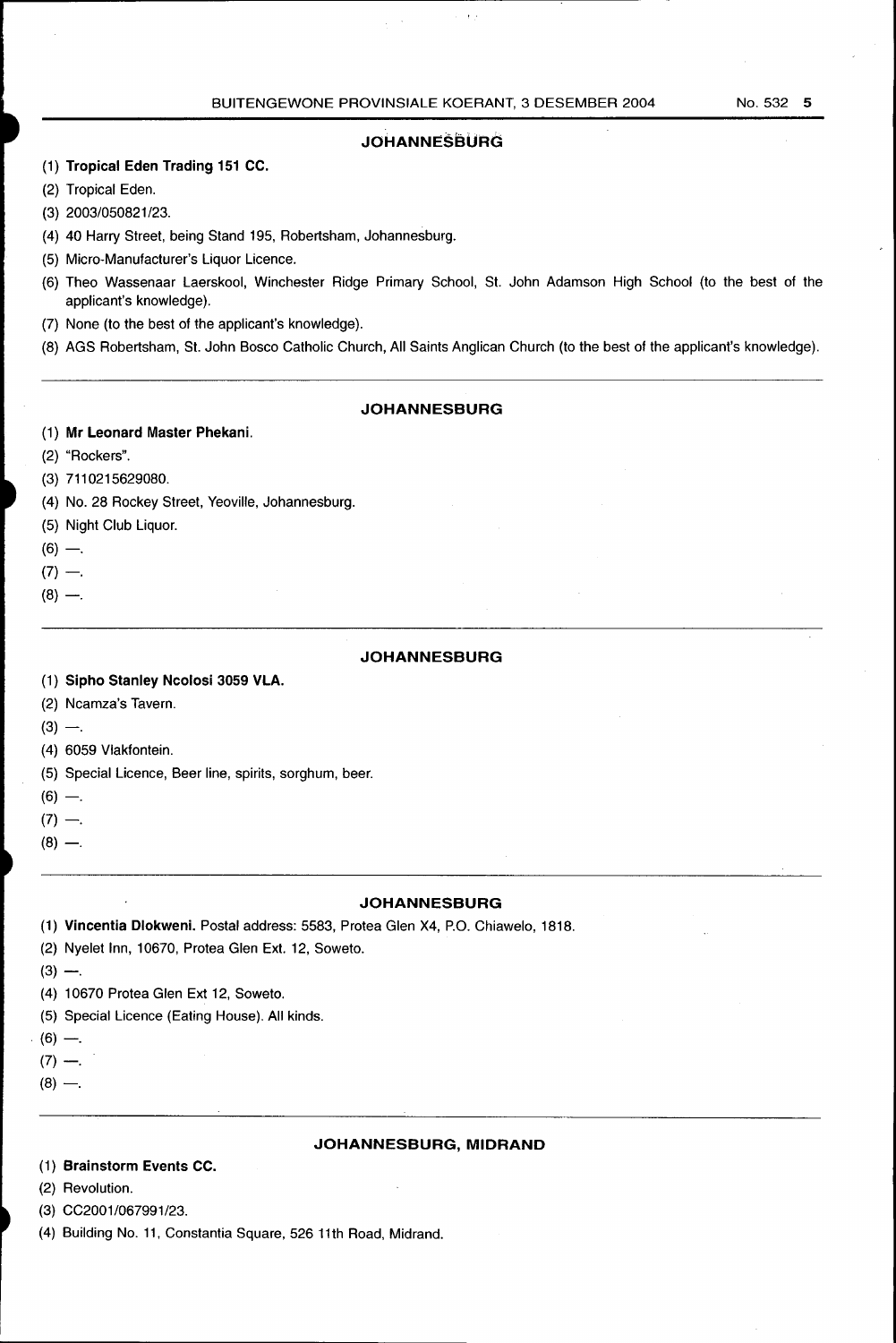(5) Night Club Liquor Licence.

- (6) N/a.
- (7) N/a.
- (8) N/a.

## **JOHANNESBURG/RANDBURG**

(1) **Woolworths (Pty) Ltd,** registered address: Woolworths House, 93 Longmarket Street, Cape Town, 8001.

- (2) Woolworths.
- (3) 1956/000618/07.
- (4) Erf 20, Midridge Park Extension 14, Registration Division J.R., Gauteng Province; Shop No.2, Midridge Square Shopping Centre, cnr New and Lever Road, Midrand.
- (5) Grocer's Wine Licence. Table wine as contemplated in section 88 (2) of the Act.
- $(6) -$
- $(7) -$
- $(8) -$

#### **JOHANNESBURG/RANDBURG**

- (1) **David Hermanus Jacobsz,** street address: 4 Arthur McDonald Street, Edleen X3, Kempton Park, 1619. Postal address: P.O. Box 4840, Kempton Park, 1620.
- (2) Steers.
- $(3) -$
- (4) Shop No. 1, Blairgowrie Piasa, c/o Conrad and Susan Ave, Blairgowrie, Randburg.
- (5} Restaurant Licence (on consumption). All kinds.
- $(6) -$
- $(7) -$
- $(8) -$

## **TSHWANE**

## **TSHWANE, AKASIA**

## (1) **P & W Breweries CC.**

- (2) P & W Breweries.
- (3) 96/17513/23.
- (4) Unit OOOE1-Anmerity, Erf 38, Rosslyn Township, 38 Hendrik van Eck Street, Rosslyn, Akasia, Pretoria.
- (5) Micro-Manufacturer's Liquor Licence.
- (6) None (to the best of the applicant's knowledge).
- (7) None (to the best of the applicant's knowledge).
- (8) None (to the best of the applicant's knowledge).

## **TSHWANE, LYTTELTON**

#### (1) **Petrus Jacobus Carstens.**

- (2) St Elmo's Pizzaway.
- $(3) -$
- (4) 108 Outaniqua Avenue, Doornkloof, Centurion; P.O. Box 8967, Centurion, 0046.
- (5) Restaurant Licence On consumption.

 $(6) -$ 

- (7) St Elmo's Pizzaway, 3 Second Phase, The Highlands Shopping Centre, Centurion, c/o Rabie Str & Clover Ave, Lyttelton Manor, Centurion.
- $(8) -$ .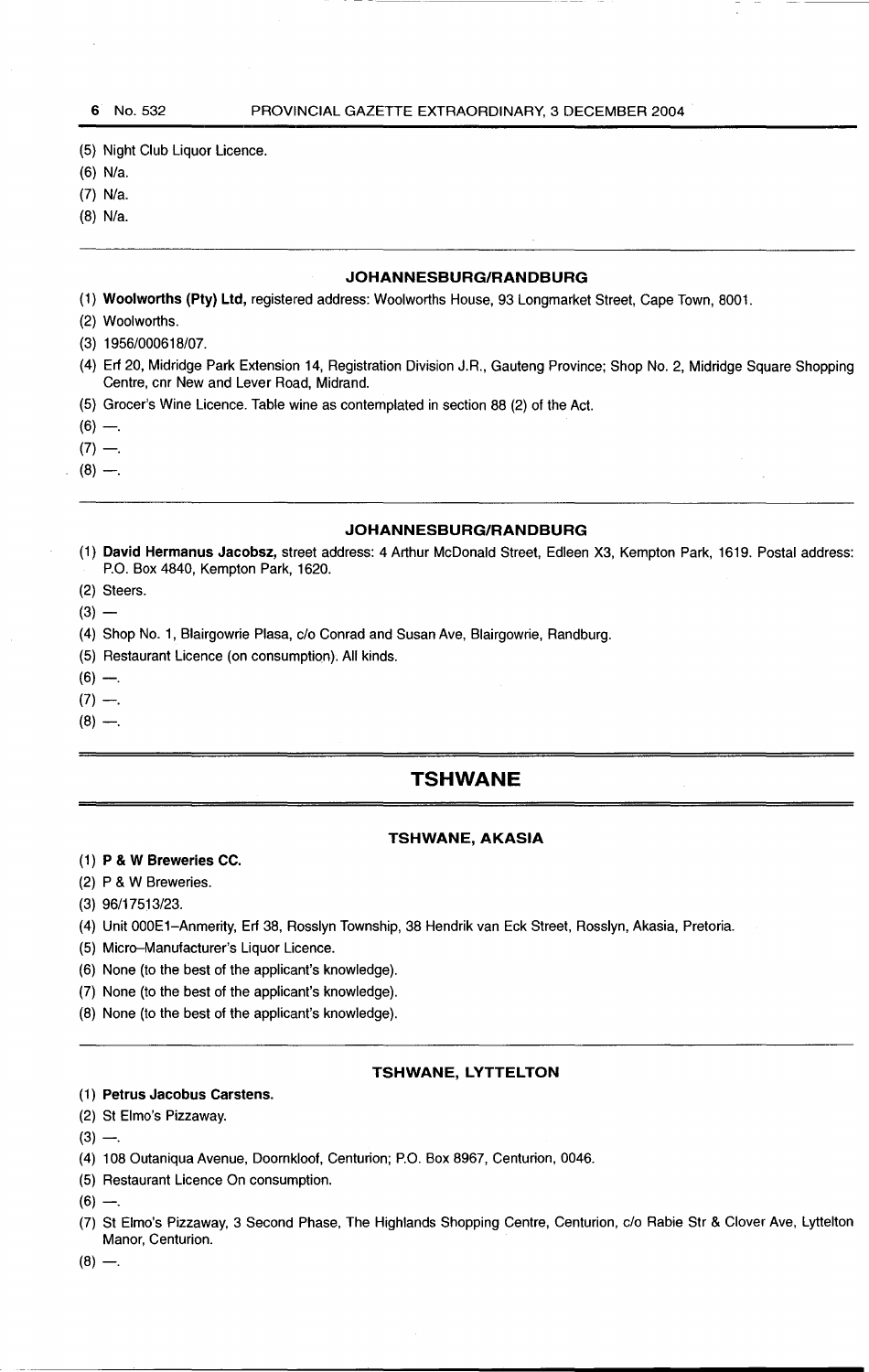÷

## **TSHWANE, MAMELODI**

- (1) **Phillimon and Rebecca Manamela,** 14123 Mamelodi East, P 0 Rethabile, 0122, Pretoria, Motubatse Street.
- (2) Sere The Liquor Distribution.
- $(3) -$
- (4) 14123 Mamelodi East, P 0 Rethabile, 0122, Pretoria.
- (5) Liquor Licence Black Label, Hansa Pilsener, Castle Lager, Savana, Windhoek, Bernini, Spin, Redds, Hunters Dry, Castle Lites.
- $(6)$  -.
- $(7) -$ .
- 
- $(8) -$ .

#### **TSHWANE, MAMELODI**

- (1) **Sydney Patrick Moema.**
- (2) Rush Hour Corner (Pub).
- (3) 5401145711086.
- (4) 359B Mampuru Street, Mamelodi West, 0122.
- (5) Pub Liquor Licence.
- (6) Ndima Primary, 400 m; J. Kekana Secondary, 450 m; Modiri Technical, 200 m; Mamelodi Primary, 900 m; Pheladi Nakene Primary, 1 km; Jacaranda Primary, 1 km.
- $(7) -$
- (B) Place of worship (Masethe Street), BOO m; Place of worship (Sebelebele Str), 150 m; Place of worship (Dr Ribane Drive), 700 m; Place of worship (Mthimunye Str), 700 m; Place of worship (Nhlapo Str), 600 m; Jacaranda Primary, 1 km.

## **MAMELODI EAST**

## (1) **Magwaza Philip Mabena.**

(2) Club 323.

- (4) B711 Mamelodi Ext. 2 Mamelodi East.
- (5) Liquor Store Licence.
- (6) Uoane Primary, 400m; Khuthalani Primary, 300m; Sikhanyisele Primary, 400m; Somisanang Primary, 500m; Letlhabile Secondary, 400m; Ribane Laka Secondary, 800m; Boikgantso Primary, 900m; Iszikhulu Secondary, 900m; Bajabulile Primary, BOOm; Koos Matli Primary, 600m; Rethakgetse Primary, 700m.
- (7) Senabe Bottle Store, 400m.
- (B) 1. Place of worship (cnr Tsamaya and 2nd Street) BOOm; 2. Place of worship (Makola & Broadway Street) 400m; 3. Place of worship (Monaka Street) 400m; 4. Place of worship (Regionald Street) 700m.

#### **MHLANGA**

- (1) **Fanyane Patrick Dube.**
- (2) Dube's Palace.
- $(3) -$ .
- (4) No. 5143, Moloto Village.
- (5) All kinds of liquor.
- $(6) -$ .
- $(7) -$ .
- $(8) -$ .

<sup>(3) 55032052270</sup>B3.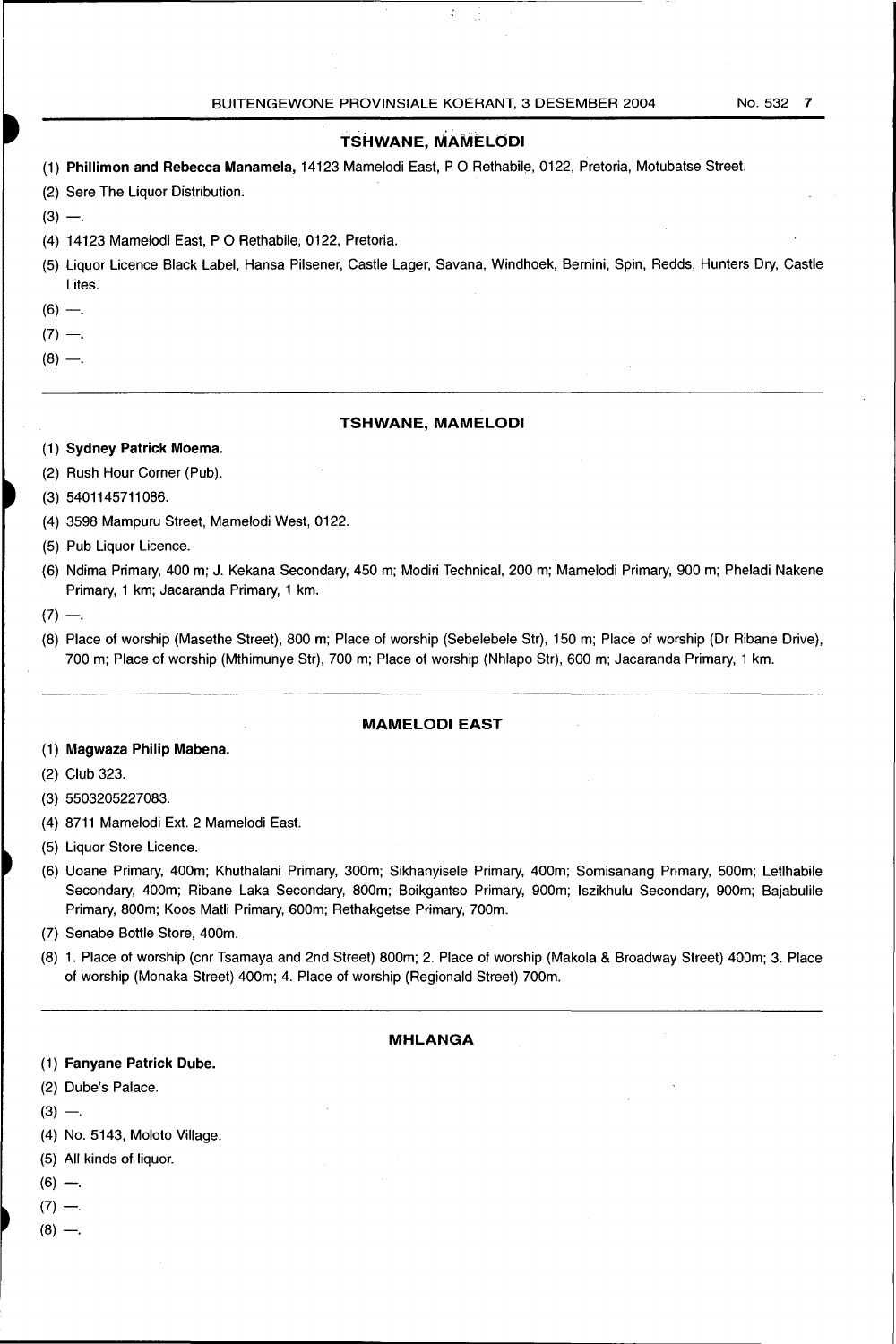## **MHLANGA**

- (1) **Frans Metelane Pinga,** No. 1816 M/Lodi Garden, Mamelodi East.
- (2) Club Pingas.
- $(3) -$ .
- (4) No. 2833 Pingas Shopping Centre, Moloto Village.
- (5) All kinds of liquor.
- $(6) -$
- $(7) -$ .
- $(8) -$ .

## **PRETORIA**

- (1) **Positrack Record Trading** 38 CC.
- (2) Smart Liquor.

(3) 2004/030192/23.

(4) Shop No. 9, Ground Floor, St George Court, Rodericks Street, Lynnwood, Pretoria.

- (5) Liquor Store.
- (6) Lynnwood Primary School, primary school, ±720; St John Fisher Pre-Primary School, pre-primary school, ±430m.
- (7) None.

(8) NG Lynnwood Church, ±420m; StJohn Fisher Catholic Church, 400m; Trinity Presbyterian Church, ±720m.

## **PRETORIA**

## (1) **Samusideen Olukunle Alaga.**

(2) Rendy's Cafe.

(3) 7507195767188.

- (4) 99 Beatrix Street, Arcadia, Pretoria.
- (5) Restaurant Liquor Licence.
- (6) N/a.
- (7) Mike's Place, 1 km.
- (8) N/a.

#### **PRETORIA**

- (1) **Vikizitha Motha,** 6697 Sections, Mamelodi West.
- (2) Vikizitha Liquor Store.
- $(3) -$ .
- (4) 33434 Mamelodi West, 0122.
- (5) Liquor Store.
- $(6) -$ .
- $(7) -$ .
- $(8) -$ .

#### **PRETORIA**

(1) **Renate Fourie.** Street address: 7 Golimn's Place, Kirkness Park, Pretoria. Postal address: P.O. Box 33859, Glenstonia.

(2) St. Elmo's Restaurant.

 $(3) -$ .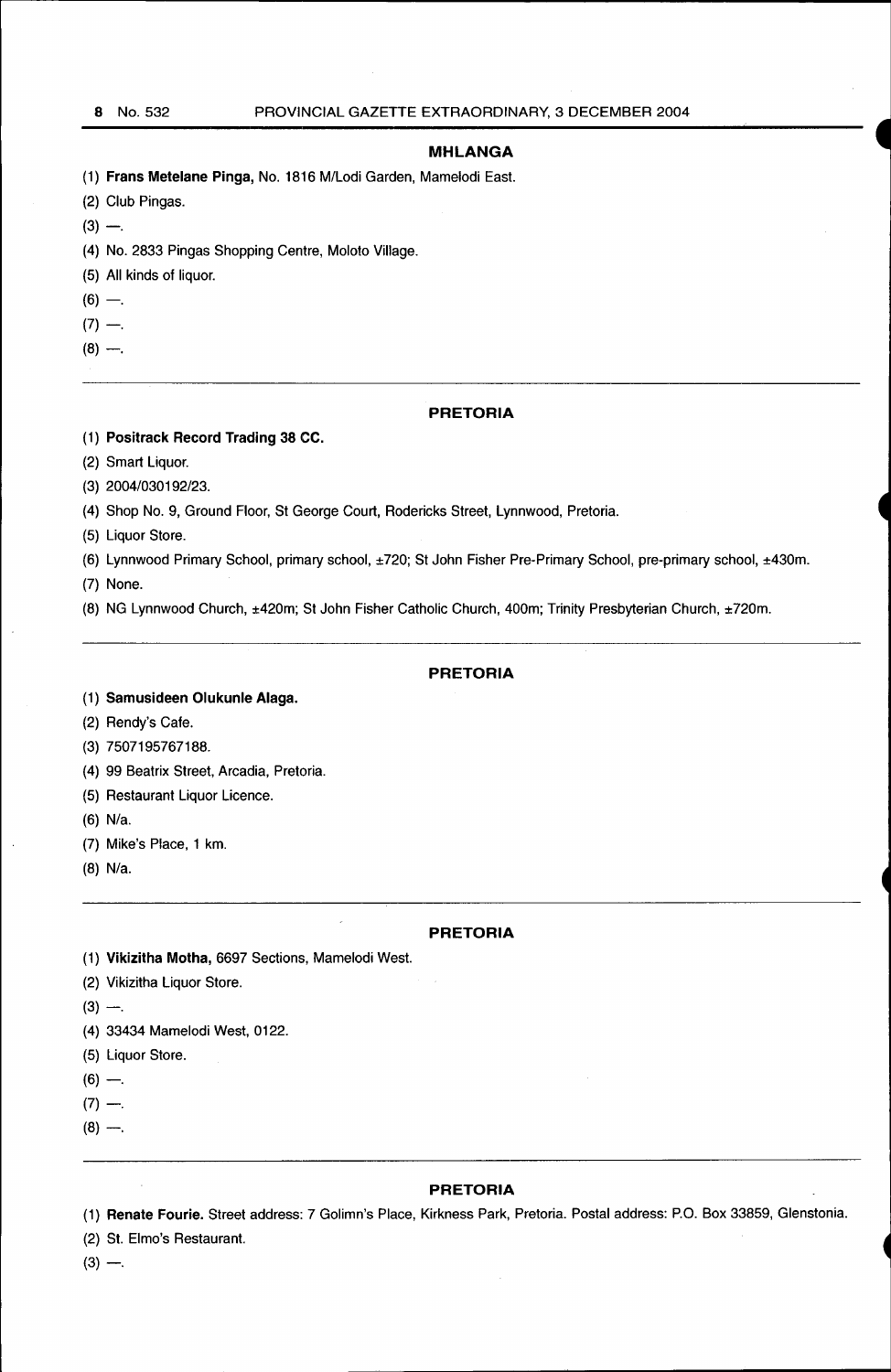- (4) Shop No. 9 & 10, Montana Corner, Phase 1, Zambesi Drive.
- (5) Restaurant Liquor Licence, on-consumption.
- $(6) -$ .
- $(7) -$
- $(8) -$ .

## **SILVERTON**

## (1) **lnkoleko Trading 93 CC.**

- (2) Beef and Lobster.
- (3) 2004/021779/23.
- (4) Shop 24, Silverwater Crossing, c/o Pretoria Road and Watermeyer Street, Silverton, 0184.
- (5) Restaurant Liquor Licence.
- (6) N/a.
- (7) Dros and Liquor City, all are situated within the Silverwater Crossing Shopping Complex.
- (8) N/a.

### **SOSHANGUVE**

## (1) **Tandabarai, Kanisio Nyoni.**

- (2) Warazimba's Tavern.
- (3) 2703125251089.
- (4) 940 Block HH, Soshanguve, 0152.
- (5) All kinds of liquor.
- $(6) -$ .
- $(7) -$ .
- $(8)$  -...

## **WONDER BOOM**

## (1) **Sydney Patrick Moema.**

- (2) Rush Hour Corner (Pub).
- $(3) -$ .
- (4) House No. 3598, Mampuru Street, Mamelodi West, 0122.
- (5) Special Licence (Eating House). All kinds.
- (6) All kinds.
- $(7) -$ .
- $(8) -$ .

## **EKURHULENI**

## **ALBERTON**

## (1) **Bafaliq Investments CC.**

- (2) Loco-Liq. (Brackendowns).
- (3) 1997/023323/23.
- (4) Shops 2/3, Bracken Gardens Shopping Centre, bounded by Kalkoentjie Road, Delphinium and Hennie Alberts Streets, being Erf 1697, Brackenhurst Extension 2, Alberton.
- (5) Liquor Store Licence.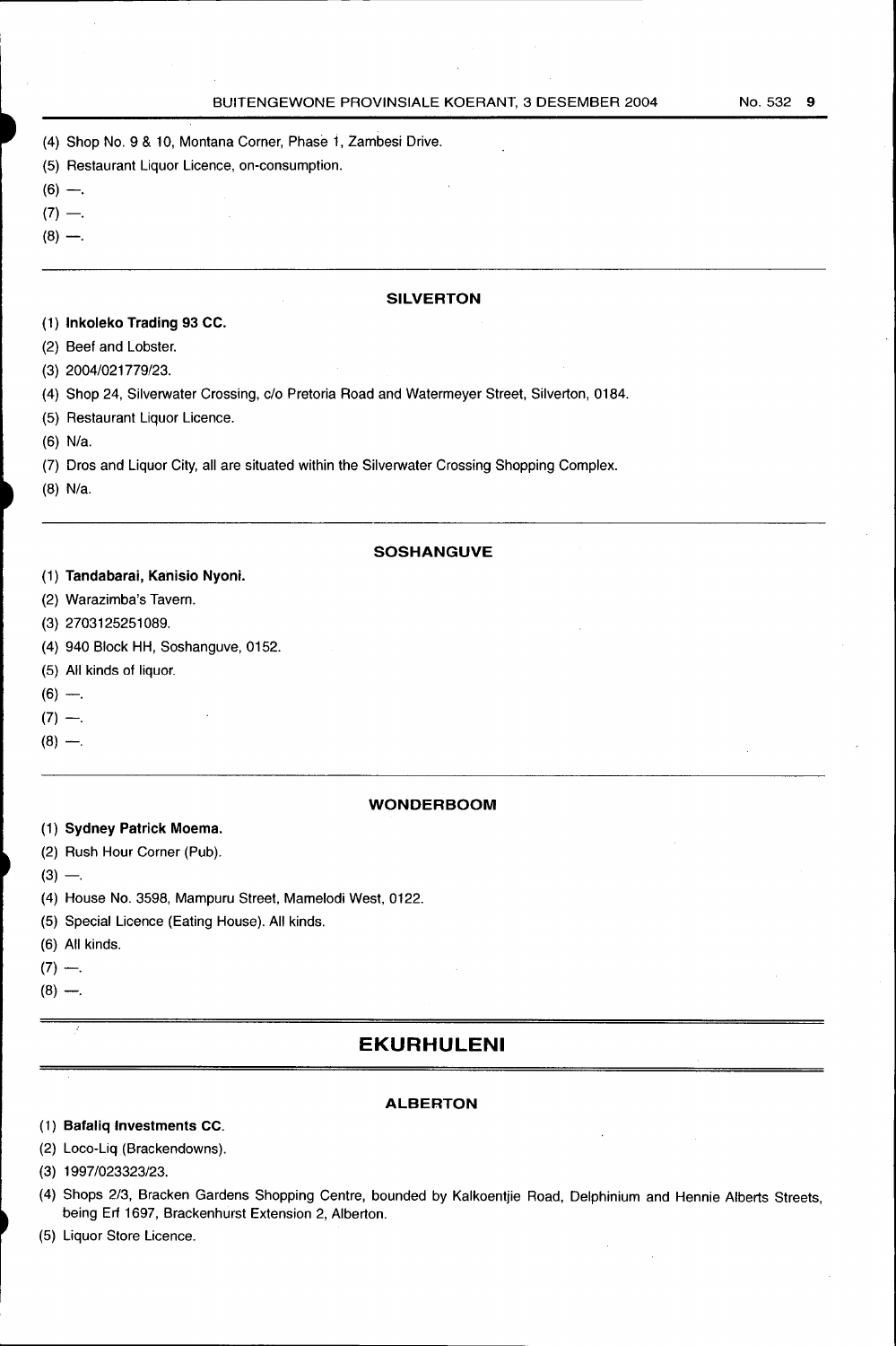#### **10** No. 532 PROVINCIAL GAZETTE EXTRAORDINARY, 3 DECEMBER 2004

- (6) Brackenhurst Primary School, Glenview Primary School, Willem Cruywagen Primary School, Jan Meyer Primary School, Brackendowns High School (to the best of the applicant's knowledge).
- (7) Loco-Liq (Brackendowns)-50 meters (to the best of the applicant's knowledge).
- (8) Nederduitse Hervormde Kerk, NG Kerk, AGS kerk, Methodist Church, St Paul's Presbyterian Church, Gereformeerde Kerk (to the best of the applicant's knowledge).

## **ALBERTON**

- (1) **Sam Puni Mkhize,** 05 Asparagus Street, Pam ridge, Germiston, 1450.
- (2) Mkhize's Liquor.
- $(3) -$
- (4) Mkhize's Liquor Store, 1092 Tshabalala Street, Thokoza, 1421.
- (5) Bottle Store.
- $(6)$  -..
- $(7) -$
- $(8) -$

## **BENONI**

- (1) **Amos Dlodlana Mhlongo.**
- (2) Kwa-Mhlongo.
- (3) 6012055861081.
- (4) 20562 Emaphupheni, Daveyton, 1520.
- (5) Tavern Licence.
- (6) N/a.
- (7) N/a.
- (8) N/a.

#### **BENONI**

- (1) **Mthandeni Gcinusiko Ntombela.**
- (2) Kwa-Ntombela.
- (3) 6910155487089.
- (4) 100 Sibusiso Street, Kingsway, Benoni, 1501.
- (5) Tavern Licence.
- (6) N/a.
- (7) Na.
- (8) N/a.

### **BENONI**

(1) **Jabulani Simon Nkosi.** 

- (2) Kwa-Nkosi.
- (3) 6911035619081.
- (4) 2348 Mvubu Street, Kingsway, Benoni, 1501.
- (5) Tavern Licence.
- (6) N/a.
- (7) N/a.
- (8) N/a.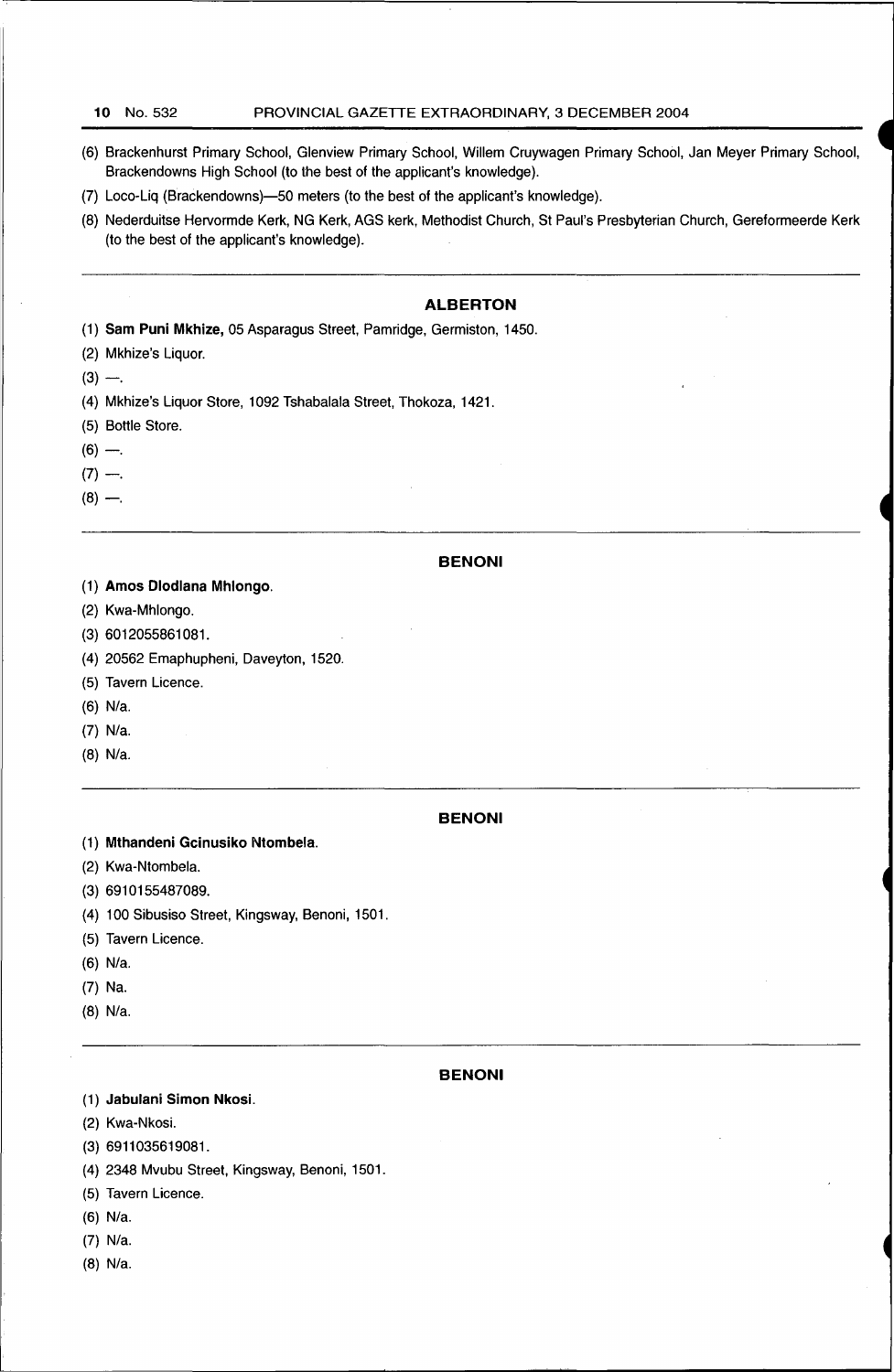## **BENONI·**

## (1) **Ndidzulafhi Samuel Makhado.**

- (2) Makhado's Place.
- (3) 71 02035865085.
- (4) 742 Mlambo Street, Mogoba, Daveyton, 1520.
- (5) Tavern Licence.
- (6) N/a.
- (7) N/a.
- (8) N/a.

## **BENONI**

- (1) **Gladwin Petlele.**
- (2) Glad's Place.
- (3) 6609195720083.
- (4) 13157 Madela Street, Daveyton, 1520.
- (5) Tavern Licence.
- (6) N/a.
- (7) N/a.
- (8) N/a.

## **BENONI**

- (1) **Maria Mamahaba Kunyamane.**
- (2) Maria's Place.
- (3) 6002220696082.
- (4) 13160 Madela Street, Daveyton, 1520.
- (5) Tavern Licence.
- (6) N/a.
- (7) N/a.
- (8) N/a.

## **EKURHULENI, BENONI**

## (1) **Busisiwe Mhawule.**

- (2) Busi's Place.
- (3) 6508210531089.
- (4) 1387 Chris Hani, Daveyton, 1520.
- (5) Tavern Licence.
- (6) N/a in 1 kilometer radius.
- (7) N/a.
- (8) N/a.

#### **EKURHULENI, BENONI**

## (1) **Joseph Ndlovu.**

- (2) Joe's Place.
- (3) 72081 05583084.
- (4) 24764 Barcelona Ext 5, Daveyton, 1520.
- (5) Tavern Licence.
- (6) N/a in 1 kilometer radius.
- (7) N/a.
- $(8)$  N/a.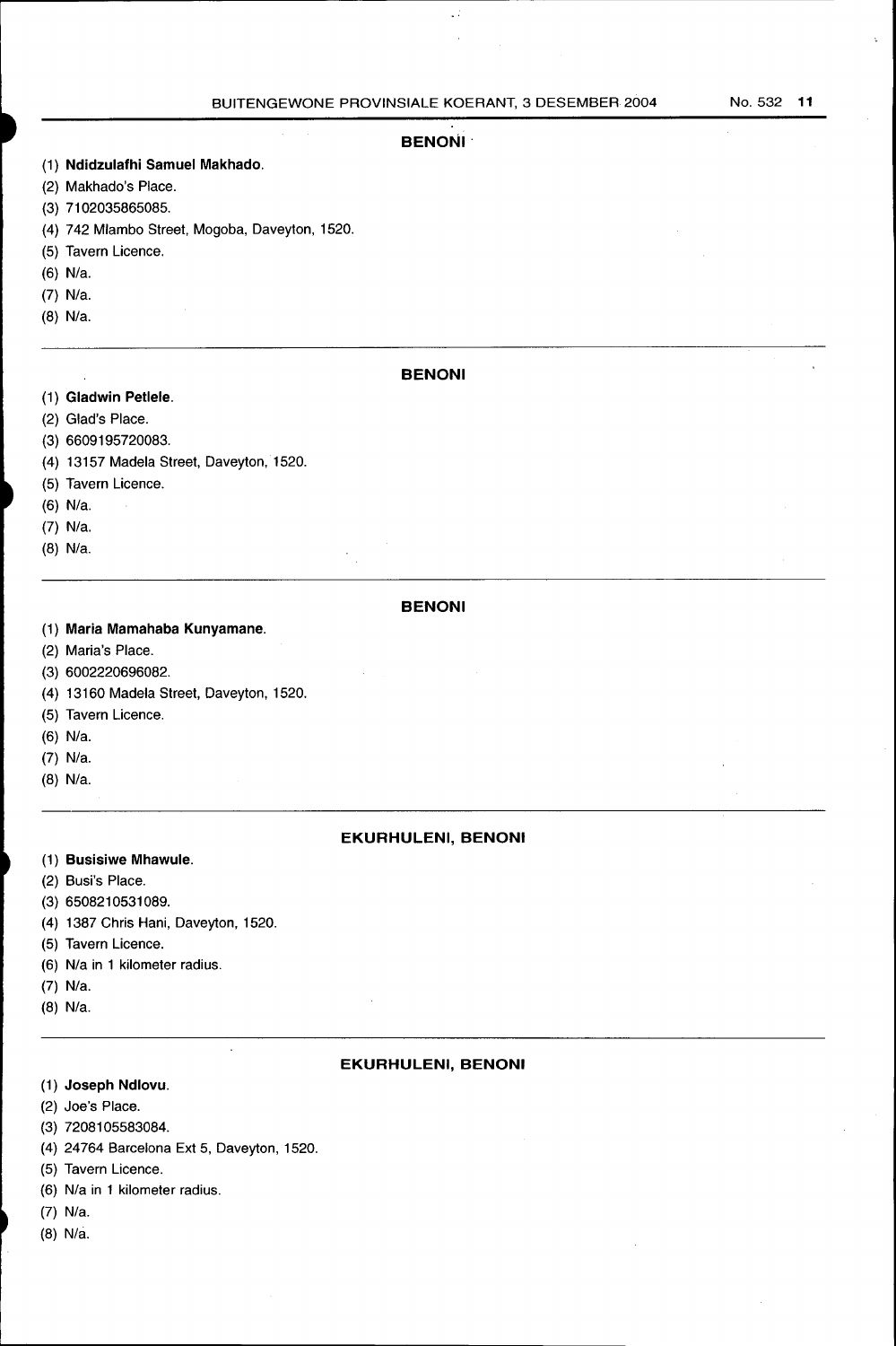## **EKURHULENI, BENONI**

#### (1) **Thulani Lazarus Mkhonza.**

- (2) Thulani's Place.
- (3) 7 402095736089.
- (4) 3737 Mayfield Ext 5, Putfontein, 1513.
- (5) Tavern Licence.
- (6) N/a in 1 kilometer radius.
- (7) N/a.
- (8) N/a.

## **EKURHULENI, BENONI**

#### (1) **Dann Peter Lukhele.**

- (2) Kwa-Dia Ulale.
- (3) 4512315415083.
- (4) 15315 Swazi Street, Daveyton, 1520.
- (5) Tavern Licence.
- (6) N/a in 1 kilometer radius.
- (7) N/a.
- (8) N/a.

#### **EKURHULENI, BENONI**

- (1) **France Daniel Khumalo.**
- (2) Danny's Place.
- (3) 6911105995080.
- (4) 21374 Etwatwa East, Daveyton, 1520.
- (5) Tavern Licence.
- (6) N/a in 1 kilometer radius.
- (7) N/a.
- (8) N/a.

## **EKURHULENI, BENONI**

- (1) **Benedict Mithi Mthembu.**
- (2) Benny's Place.
- (3) 6101095378089.
- (4) 512 Temba Street, Tamboville, Wattville, 1516.
- (5) Tavern Licence.
- (6) N/a in 1 kilometer radius.
- (7) N/a.
- (8) N/a.

## **EKURHULENI, BENONI**

- (1) **Ruth Cindi.**
- (2) Ruth's Place.
- (3) 5908050833085.
- (4) 426 Etwatwa West, Daveyton, 1520.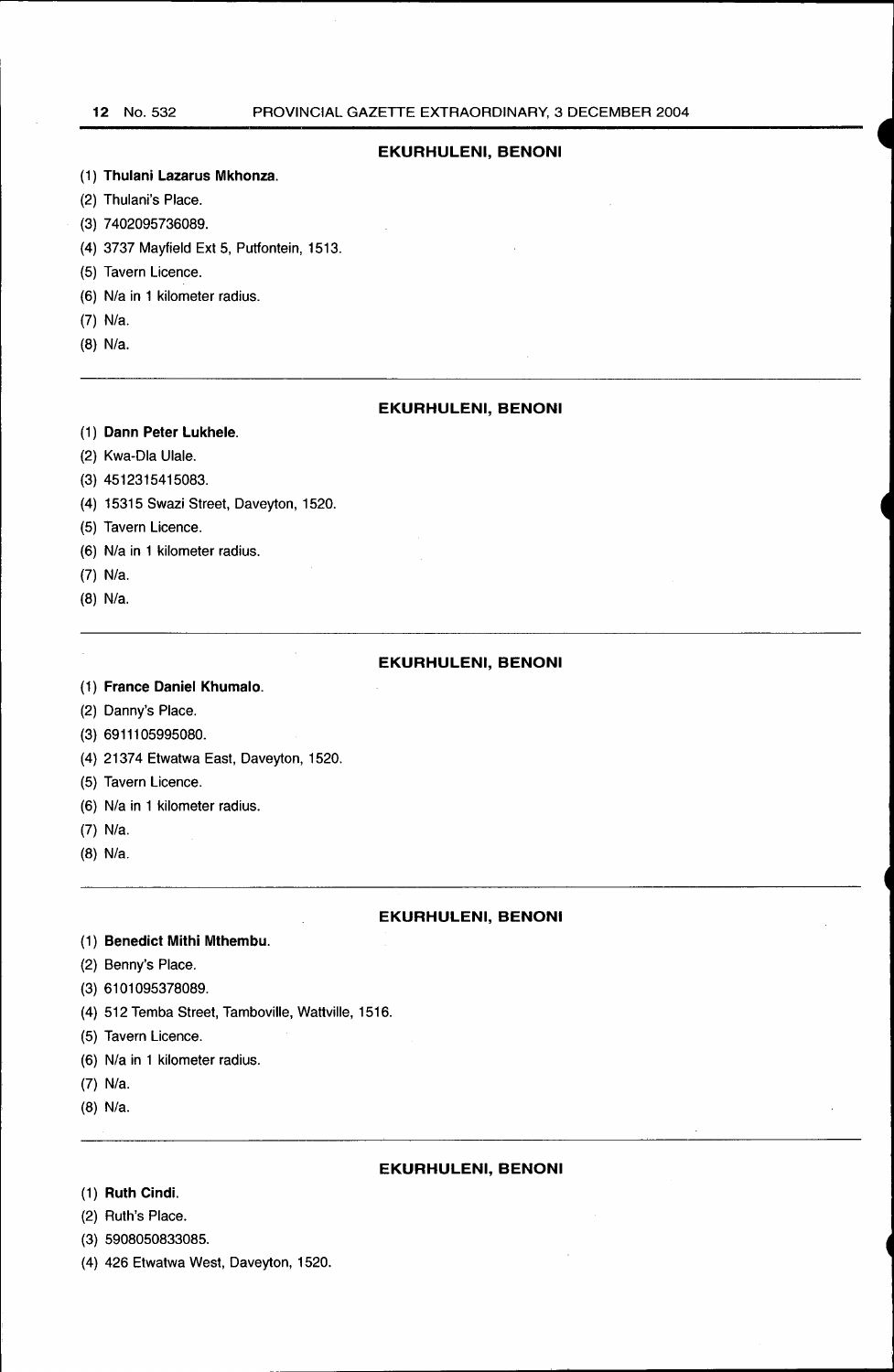$\mathbf{r}$ 

- (5) Tavern Licence.
- (6) N/a in 1 kilometer radius.
- (7) N/a.
- (8) N/a.

#### **EKURHULENI, BENONI**

- (1) **Emily Moagi.**
- (2) Emily's Place.
- (3) 6405080328086.
- (4) 457 Mnandi Street, Kingsway, Benoni, 1501.

-------------------------------------------------------·---

- (5) Tavern Licence.
- (6) N/a in 1 kilometer radius.
- (7) N/a.
- (8) N/a.

#### **EKURHULENI, BENONI**

- (1) **Mpini Daniel Dlamini.**
- (2) Dan's Place.
- (3) 4810045584081.
- (4) 157 Sebotsana Street, Tamboville, Wattville, 1516.
- (5) Tavern Licence.
- $(6) -$
- $(7) -$ .
- $(8) -$

## **EKURHULENI, BENONI**

- (1) **Ephraim Mandla Mkhwanazi.**
- (2) Mandla's Place.
- (3) 7505315242082.
- (4) 20656 Emaphupeni Ext 19, Daveyton, 1520.
- (5) Tavern Licence.
- $(6) -$ .
- $(7) -$ .
- $(8) -$

#### **EKURHULENI, BENONI**

- (1) **Thami Machobane.**
- (2) Thami's Place.
- (3) 6301255761088.
- (4) 3369 Mampane Street, Daveyton Ext 2, 1520.
- (5) Tavern Licence.
- $(6) -$
- $(7) -$ .
- $(8)$  —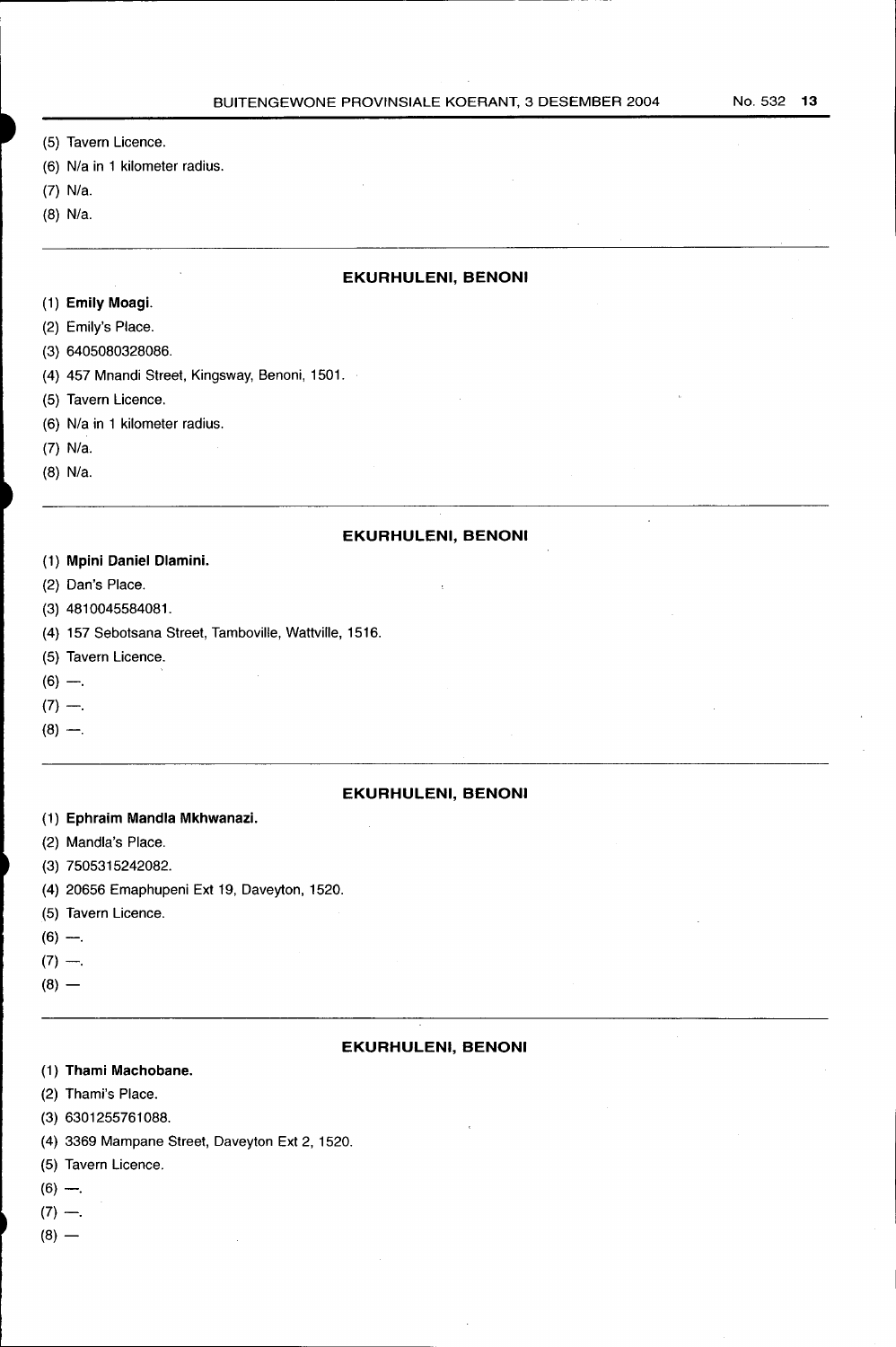## **EKURHULENI, BENONI**

## (1} **Mary Madonsela.**

- (2) Mayde's Place.
- (3) 5101010821081.
- (4) 126 Mary Moodley Street, Tamboville, Wattville, 1516.
- (5) Tavern Licence.
- $(6) -$
- $(7) -$
- $(8)$  —

## **EKURHULENI, BENONI**

- (1) **Mandla Khoza.**
- (2) Prime Tavern
- (3) 6303105312088.
- (4) 3080 Second Street, Etwatwa Ext 4, Park, Daveyton, 1520.
- (5) Tavern Licence.
- (6) N/a.
- (7) N/a.
- (8) N.a

## **EKURHULENI, BENONI**

### (1) **Miseni Isaac Ngwenya.**

- (2) Ngwenya's Inn.
- (3) 3803245177088.
- (4) 20035 Sibiya Street, Daveyton, 1520.
- (5) Tavern Licence.
- (6) N/a.
- (7) N/a.
- (8) N/a.

#### **EKURHULENI, BENONI**

- (1) **Paulus Melusi Nkosi.**
- (2) Londi's Pub & Grill.
- (3) 6701115275080.
- (4) 4233 Mpondomise Street, Daveyton, 1520.
- (5) Tavern Licence.
- (6) N/a.
- (7) N/a.
- (8} N/a.

## **EKURHULENI, BENONI**

- (1} **Patrick Khumalo.**
- (2) Mabona's Place.
- (3) 5006125716086.
- (4) 7979 Belibert Street, Etwatwa Ext 9, Daveyton, 1520.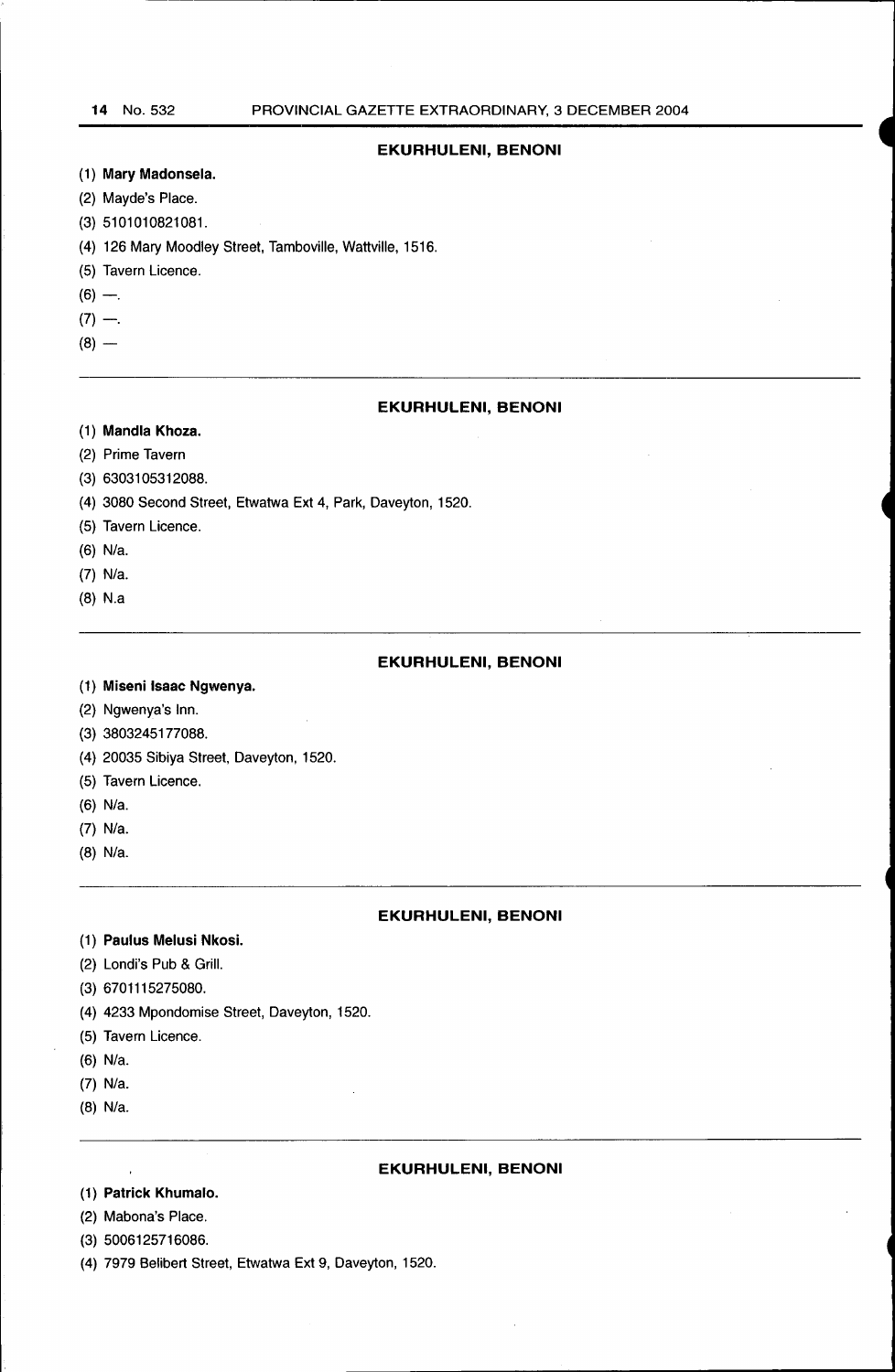**BENONI** 

- (5) Tavern Licence.
- (6} N/a.
- (7) N/a.
- (8) N/a.

## (1) **Zolile Zicks Mokoena.**

- (2) Zake's Place.
- (3) 5208295563088.
- (4) 1926 Siyaba Street, Thulani Village Ext. 1, Daveyton, 1520.
- (5) Tavern Licence.
- (6) N/a.
- (7) N/a.
- (8) N/a.

#### **BENONI**

- (1) **Alfred Galela.**
- (2) Freddy's Place.
- (3) 6807115337083.
- (4) 310 Ruvuma Street, Luthuli Park, Benoni, 1501.
- (5) Tavern Licence.
- (6} N/a.
- (7) N/a.
- (8) N/a.

#### **BENONI**

- (1) **Winnie Qondile Mabasa.**
- (2} Esidudleni.
- (3) 6607250356082.
- (4) 15408 Mandela Ext. 21, Daveyton, 1520.
- (5) Tavern Licence.
- (6) N/a.
- (7) N/a.
- (8) N/a.
- 

#### **BENONI**

## (1} **Wenisi Winiase Sekgobela.**

- (2) Ga-Sekgobela.
- (3) 3807125335088.
- ( 4) 1 040 Nolo Street, Mayfield, Putfontein, 1513.

 $\ddot{\phantom{a}}$ 

- (5) Tavern Licence.
- (6) N/a.
- (7) N/a.
- (8) N/a.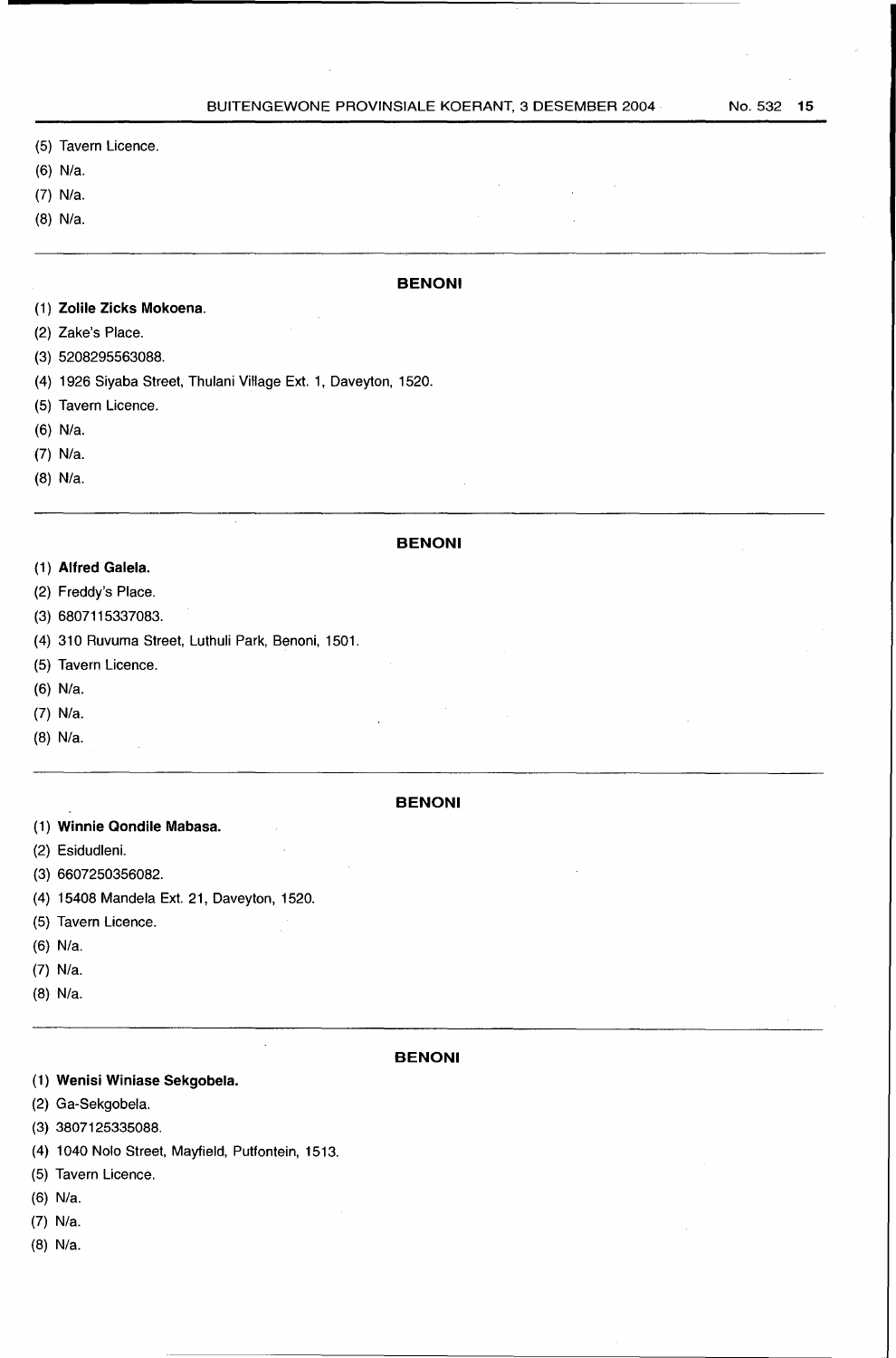#### **BENONI**

|  |  |  | (1) David Elpen Mohlala. |
|--|--|--|--------------------------|
|--|--|--|--------------------------|

- (2) Kuse-Jazini.
- (3) 5007145360087.
- (4) 2480 Mina Nawe, Daveyton, 1520.
- (5) Tavern Licence.
- (6) N/a.
- (7) N/a.
- (8) N/a.

## **BENONI**

- (1) **Mareledi Frank Pelo.**
- (2) Frank's Place.
- (3) 6811235462086.
- ( 4) 982 Angola Street, Luthuli Park, Benoni, 1501.

 $\mathcal{L}_{\rm{in}}$ 

- (5) Tavern Licence.
- (6) N/a.
- (7) N/a.
- (8) N/a.

## **BENONI**

- (1) **Mviko Simon Mlambo.**
- (2) Simon's Place.
- (3) 8311235333188.
- (4) B156 Lindelani, Kingsway, Benoni, 1501.
- (5) Tavern Licence.
- (6) N/a.
- (7) N/a.
- (8) N/a.

#### **BENONI**

 $\mathcal{L}$ 

 $\sim$ 

(1) **Manteveni Elson Monana.** 

- (2) Elson's Place.
- (3) 4203035570080.
- (4) 4883 Mocke Street, Daveyton, 1520.

 $\bar{\beta}$ 

- (5) Tavern Licence.
- (6) N/a.
- (7) N/a.
- (8) N/a.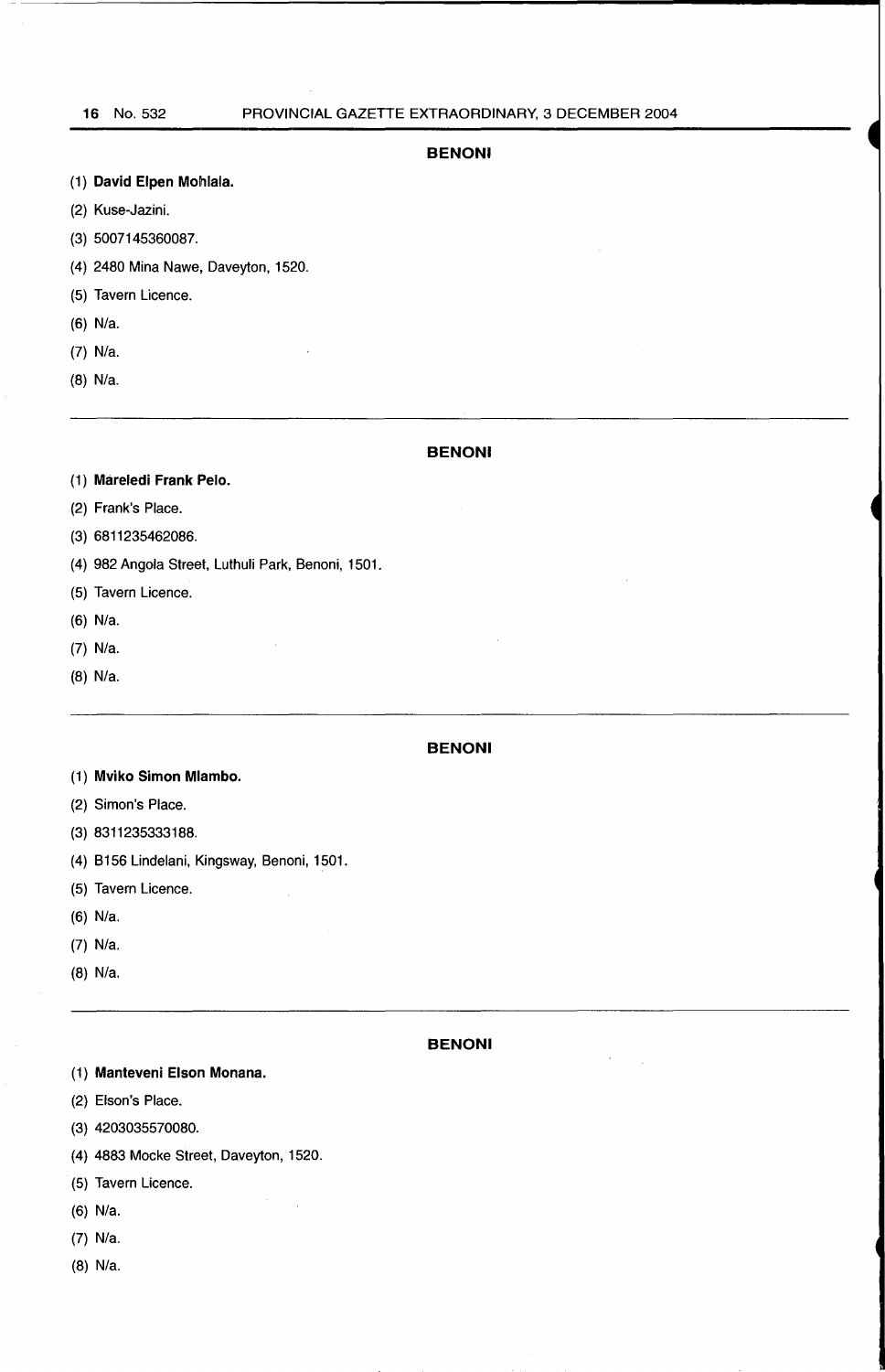## **EKURHULENI, BENONI**

- (1) **Samson Dungamanzi Nkuna.**
- (2) Sam's Place.
- (3) 7001105855085.
- (4) 1895 Bheka Street, Kingsway, Benoni, 1501.
- (5) Tavern Licence.
- (6) N/a.
- (7) N/a.
- (8) N/a.

## **EKURHULENI LOCAL COMMITTEE, BRAKPAN**

- (1) **Casbah Brakpan CC.**
- (2) Cashbah Restaurant.
- (3) 2003/069209/23.
- (4) 91 Gladstone Avenue, cnr. Prince George Avenue, Erven 91, 94, 96 & 97, Brakpan.
- (5) Restaurant Liquor Licence.
- (6) Anzac Nursery & Primary School, Kommando Laerskool, Rachel Pre-Primary School, Catholic Convent, Computer College, Ekurhuleni East College.
- (7) Lone Star Steakhouse (800 m), Daniell Coffee Shop (500 m).
- (8) Greek Orthodox, St Andrews Presbyterian, St Peters Anglican, Catholic Church, AGS van SA, Universal Church, NG Kerk, Nuwe Apostoliese Kerk, Assembly of God, Methodist, Ned. Duits Hervormende Kerk.

## **EKURHULENI, EDENVALE**

- (1) **Elke de Ponte.**
- (2) Euro Cafe and Salon.
- (3) 6408110074080.
- (4) 21 Voortrekker Avenue, Edendale, Edenvale.
- (5) Restaurant Liquor Licence.
- $(6) -$
- $(7) -$ .
- $(8) -$ .

## **EKURHULENI, HEIDELBERG**

(1) **Casbri Property CC.** Street address: 34 Jacobs Street, Heidelberg, 2400. Postal address: P.O. Box 0072, Resburg, 2401.

- (2) Heidelberg Baanjaart Restaurant.
- $(3) -$ .
- (4) Remaining Extent of Erf 147, Heidelberg.
- (5) Restaurant Licence.
- $(6) -$
- $(7) -$
- $(8) -$

## **EKURHULENI, HEIDELBERG**

- (1) **Coeria Steak Restaurant CC.**
- (2) Coeria Steak Restaurant.
- (3) CK2000/034894/23.
- (4) 45 Voortrekker Street, being Erf 144, Portion 2, Heidelberg, Gauteng.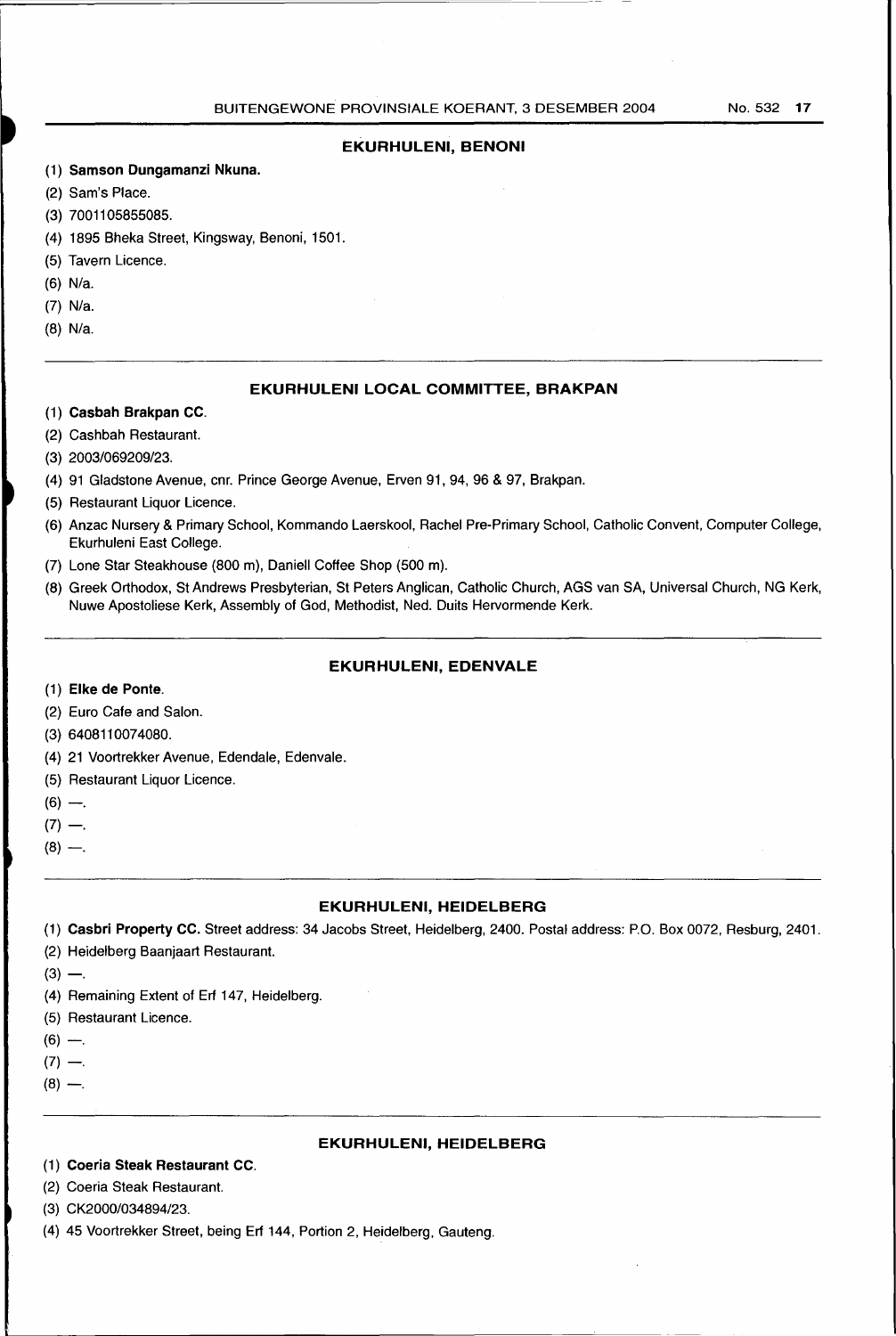- (5) Restaurant Liquor Licence.
- (6) To the best of the applicant's knowledge: Hoer Volkskool (High School); Laer Volkskool (Primary School).
- (7) To the best of the applicant's knowledge: Spur Steak Ranch-200 m; Lemon Tree Coffee Shop-1 km; Wimpy Restaurant-1 km; O'Reilly's Restaurant-800 m; Coyote's Restaurant-500 m.
- (8) To the best of the applicant's knowledge: N.G. Kerk (Union Street); N.G. Kerk (H F Verwoerd Street); A.G.S. Kerk-Heidelberg; Hervormde Kerk-Heidelberg; Gereformeerde kerk-Heidelberg.

#### **EKURHULENI, KATLEHONG**

- (1) **Luthemba Magida.**
- (2) Luthemba's Place.
- (3) 6207275883085.
- (4) 21597 Iris Street, Extension 20, Katlehong South, Katlehong.
- (5) Tavern Licence.
- (6) None.
- (7) None.
- (8) Zionist Church.

#### **EKURHULENI, KEMPTON PARK**

## (1) **Chicken land (Pty) Ltd.**

- (2) Nando's (Birchleigh).
- (3) 87/04022/07.
- (4) Shop 9, Birchleigh North Shopping Centre, corner of Mooifontein Road and Strydom Street, being Erf 951, Birchleigh North Extension 2, Kempton Park.
- (5) Restaurant Liquor Licence.
- (6) New Day Christian Academy, Norkem Park High School, Hoerskool Birchleigh (to the best of the applicant's knowledge).
- (7) Wimpy-10 meters, Marco's Cafe-45 meters (to the best of the applicant's knowledge).
- (8) AGS Morester, Living Stones Christian Church (to the best of the applicant's knowledge).

## **EKURHULENI, KEMPTON PARK**

## (1) **Chickenland (Pty) Ltd.**

- (2) Nando's (Festival Mall).
- (3) 87/04022/07.
- (4) Shop Number 56, Festival Mall Centre, corner of CR Swart Road and Kelvin Street, Erf 1566, Esther Park Extension 9, Kempton Park.
- (5) Restaurant Liquor Licence.
- (6) Sir Pierre van Ryneveld High School, Birnam Business College (to the best of the applicant's knowledge).
- (7) Coffee Shop Cafe-240 meters, Wimpy-300 meters, Roxy's Restaurant-850 meters (to the best of the applicant's knowledge).
- (8) St Edmund's Anglican Church (to the best of the applicant's knowledge).

#### **EKURHULENI, KEMPTON PARK**

#### (1) **George Mbeki Ubisi.**

- (2) Pfalanomo Tavern.
- (3) 8403056420084.
- ( 4) 188 Ndwandwe Street, lsithamo Section, Thembisa, 1632.
- (5) Tavern / on consumption.
- $(6) -$
- $(7) -$ .
- (8) Free Methodist Church, 800 m.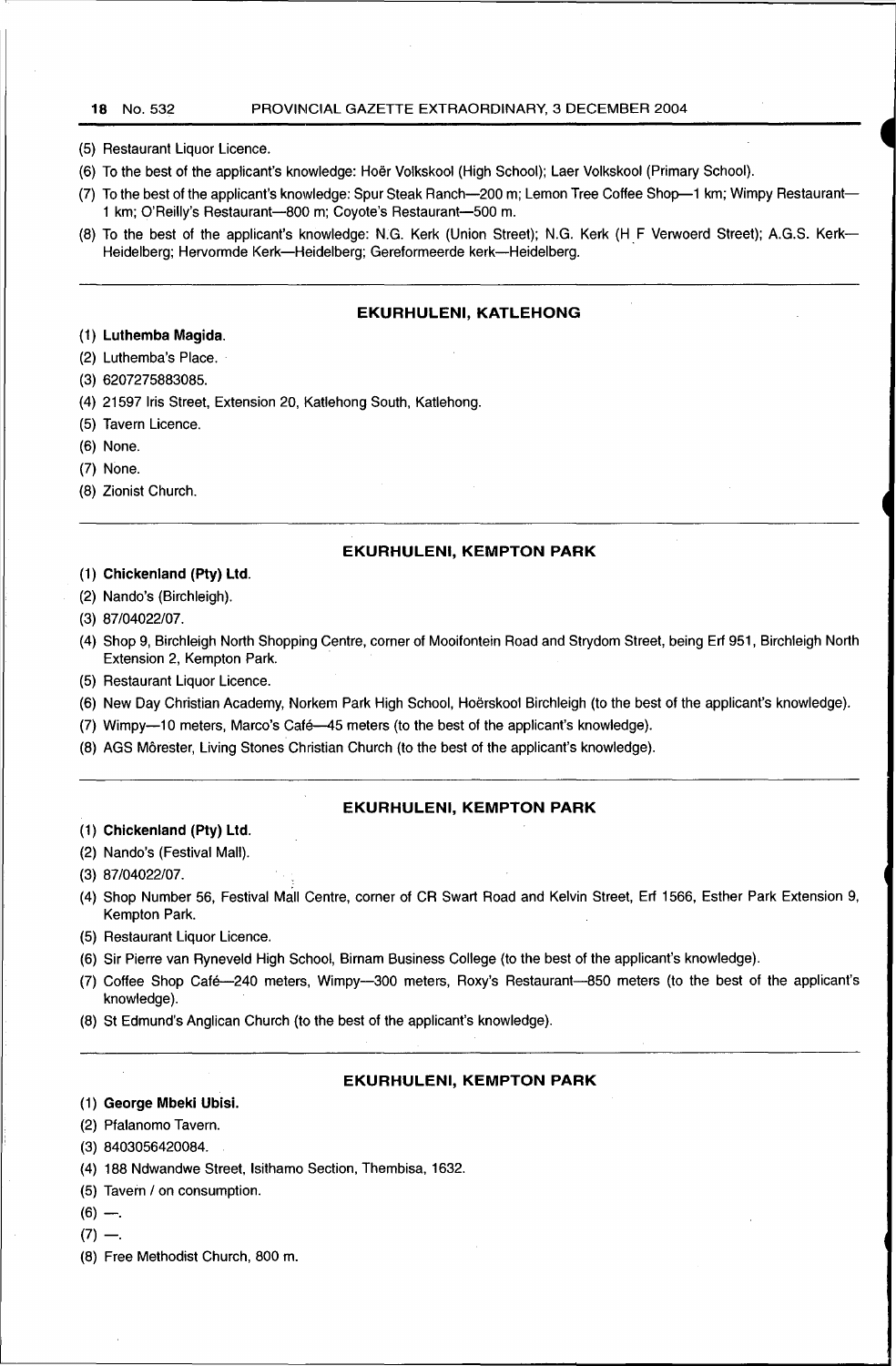## **EKURHULENI, KEMPTON PARK**

- (1) **Valley River Trading 193 CC.** Street address: 267 Lynnwood Road, Menlo Park, 0081. Postal address: P.O. Box 4590, Randburg, 2125.
- (2) Steers.
- $(3) -$ .
- (4) Steers, Shop No. 134, Festival Mall SC, cnr CR Swart & Kelvin Rd, Esther Park, Kempton Park.
- (5) Restaurant Licence On consumption. all kinds.
- $(6) -$ .
- $(7) -$ .
- $(8) -$ .

## **EKURHULENI, KEMPTON PARK**

- (1) **John Harry Samubanda,** No. 553 Tsenelong Section, Tembisa, 1619.
- (2) J JS Braai Garden.
- $(3) -$ .
- (4) J JS Braai Garden, No. 553 Tsenelong Section, Tembisa, 1619.
- (5) Tavern Licence Store. All kinds, beer and liquor and wine.
- (6) J JS Braai Garden.
- $(7) -$ .
- $(8) -$ .

#### **EKURHULENI, NIGEL**

- (1) **Jabulani Joseph Ndlovu.**
- (2) Jika's Tavern.

(3) 5010255724084.

- (4) 3746 Tsagane Street, Duduza, Nigel.
- (5) Tavern.
- $(6) -$
- $(7) -$
- $(8) -$ .

- **EKURHULENI, NIGEL**
- (1) **Springvalerd Nigel Property's (Edms) Bpk.** Street address: 52 Ueckermann Street, Heidelberg. Postal address: P.O. Box 567, Heidelberg, 2400.
- (2) Wimpy.
- $(3) -$
- (4) Erf 275, situated at Glenvarloch, Nigel, Reg Div I.R., Transvaal.
- (5) Restaurant Licence On Consumption.
- $(6) -$ .
- $(7) -$
- $(8) -$ .

#### **EKURHULENI, NIGEL**

- (1) **Springweg Nigel Property's (Edms) Bpk.** Street address: 52 Ueckermann Street, Heidelberg. Postal address: P.O. Box 567, Heidelberg, 2400.
- (2) Wimpy.
- $(3)$  —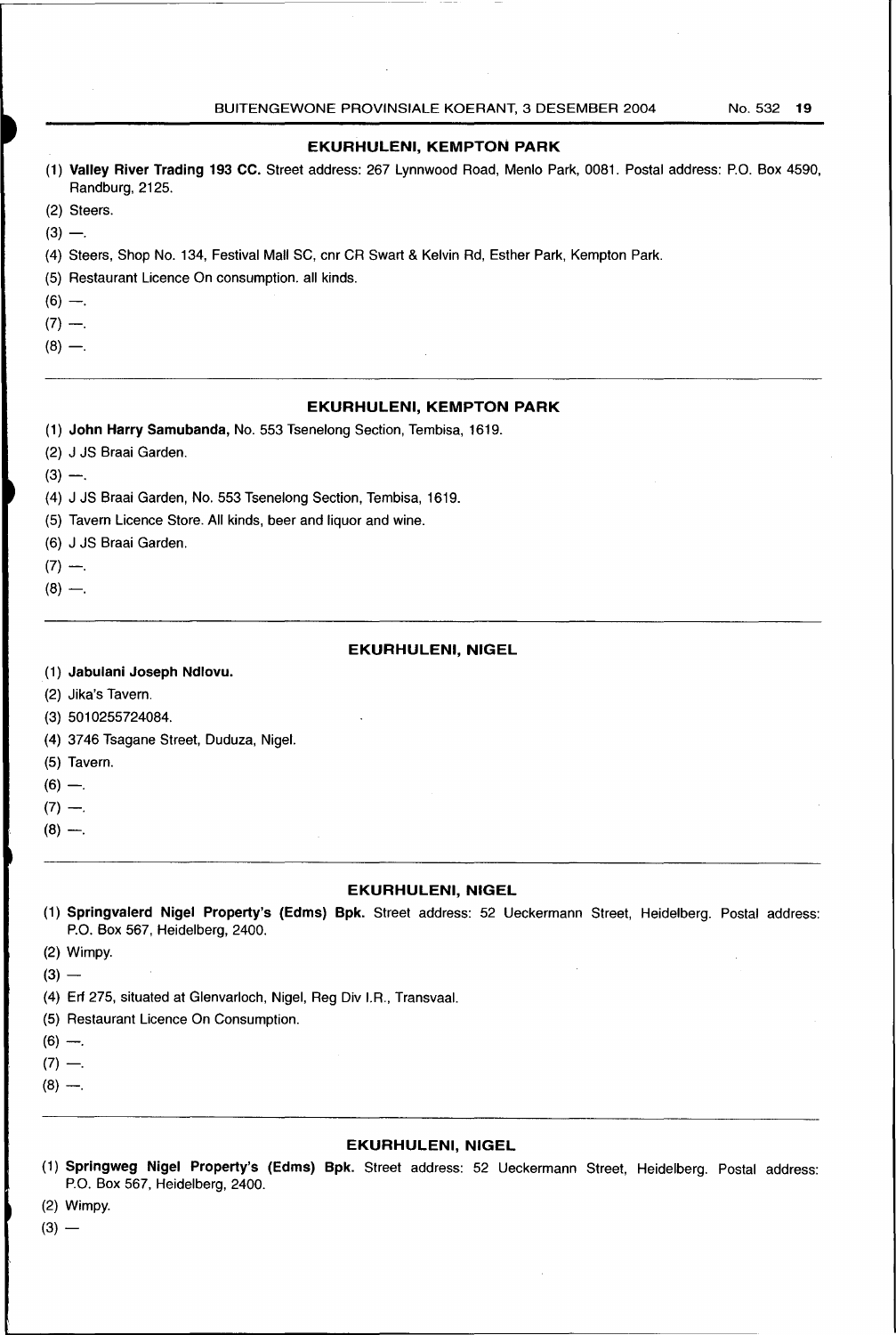(4) Erf 275, situated at Glenvarloch, Nigel, Reg Div I.A., Transvaal.

- (5) Restaurant Licence.
- $(6) -$
- $(7) -$ .
- $(8) -$ .

## **EKURHULENI, RONDEBULT**

## (1) **Luzia Maria Nkuna.**

- (2) Nhlanhla's Tavern.
- (3) 7812120877080.
- (4) 3008 Rondebult Extension 3, Beans Street.
- (5) Liquor Licence on consumption.
- (6) N/a.
- (7) N/a.
- (8) N/a.

## **EKURHULENI, SPRINGS**

- (1) **Gerhard us Scholtz Peterus Loubser.**
- (2) Anglier Guest House.
- (3) 50022351 06086.
- (4) Erf 2001, 35 Ernest Street, Springs Extension 2, Rietfontein 1281R.
- (5) Hotel Liquor Licence.
- (6) Protea School (Combined School); Veritas College (Primary School).
- (7) None.
- (8) Roman Catholic Church, 500 m.

#### **EKURHULENI, SPRINGS**

- (1) **Phuthuma Ntuli,** 19792 Mathe Street, Kwa-Thema Ext 7, Langaville, 1575.
- (2) Phuthuma's Inn.
- $(3) -$
- (4) 19792 Mathe Street, Kwa-Thema Ext 7, Langaville, 1575.
- (5) Tavern.
- (6) N/a.
- $(7) -$
- $(8) -$ .

#### **EKURHULENI, THOKOZA**

- (1) **Sphelele Zenzele Mthethwa.**
- (2) Mike's Tavern.
- (3) 7602105287086.
- (4) 3244 Everest Street, Thokoza, 1421.
- (5) Tavern.
- (6) N/a.
- (7) N/a.
- (8) N/a.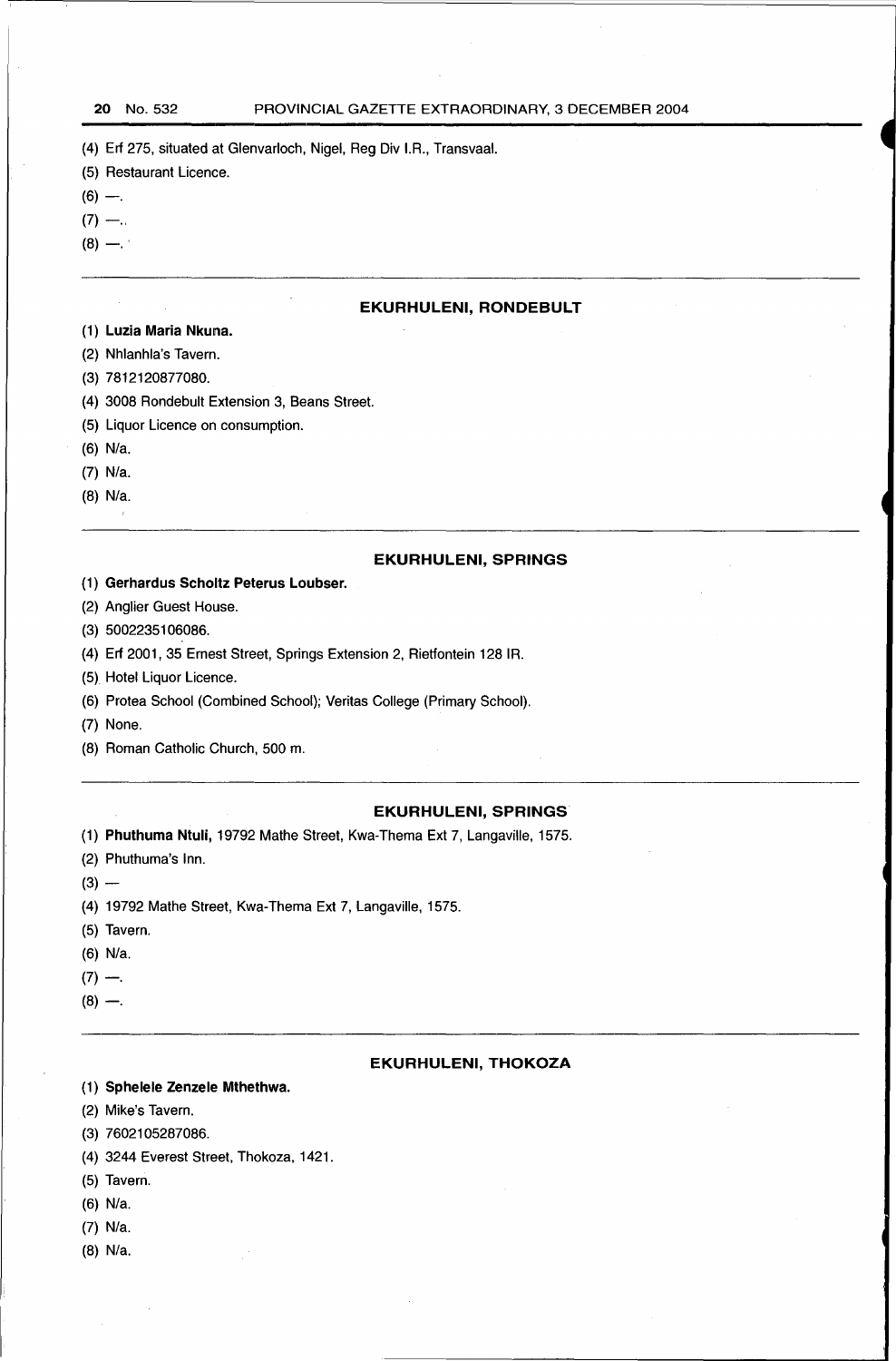## **EKURHULENI, VOSLOORUS**

- (1) **Michael Masondo.**
- (2) Jantjies Mike's Place.
- (3) 6608135608085.
- (4) 1311 Ndobe Street, Vosloorus Ext 3, Mailula Park, 1475.
- (5) Tavern.
- (6) No educational institutions within radius of 1 kilometer from the premises mentioned in paragraph 4.
- (7) No tavern near this place.
- (8) Churches are far away from this place. Probably they are more than 2 kilometers away.

## **EKURHULENI, VOSLOORUS**

## (1) **Moloi Khoki Abraham.**

- (2) Moloi Tavern.
- (3) 3905275281 084.
- (4) Moloi Tavern, 1902 Pooe Str., Ext One, Vosloorus, 1475.
- (5) Tavern Licence.
- $(6)$  -..
- $(7) -$ .
- $(8) -$ .

## **SEDIBENG, EVATON**

- (1) **Amelia Ntsoaki Mosala.**
- (2) Ratanang Basotho.
- (3) 520531 0606082.
- (4) 226-6 Small Farms, Evaton.
- (5) Special Liquor Licence (Tavern).
- (6) None.
- (7) None.
- (8) None.

#### **SEDIBENG, HEIDELBERG**

- (1) The Partnership of (i) **Michael Fernandes Mendes de Freitas** , (ii) **Joao Mendes de Freitas** and (iii) **Agostinho Pistano Leitao**
- (2) Tops at Heidelberg.
- (3) (i) 1.0. 7610255085085, (ii) 1.0. 4401175051180, (iii) 1.0. 7504145055087.
- (4) Shop 5, Heidelberg Square, Cnr. Voortrekker and Merz Streets, Heidelberg.
- (5) Liquor Store Licence.
- (6) Volks Laerskool, Volks Hoerskool, Pikkies Peuters Kleuterskool.
- (7) Protea Cellars (200 m. closed); City Liquors (200 m.); Heidelberg Cellars (700 m.); Victorian Cellars (1km.); Die Ou Meule (750 m.); Gold Liquors (950m.)
- (8) St. Ninians Anglican, Catholic Church, AGS Kairos Gemeente, NG Kerk (two), Ned. Ouits Hervormende Kerk, Mosque, Afrikaanse Protestante Kerk.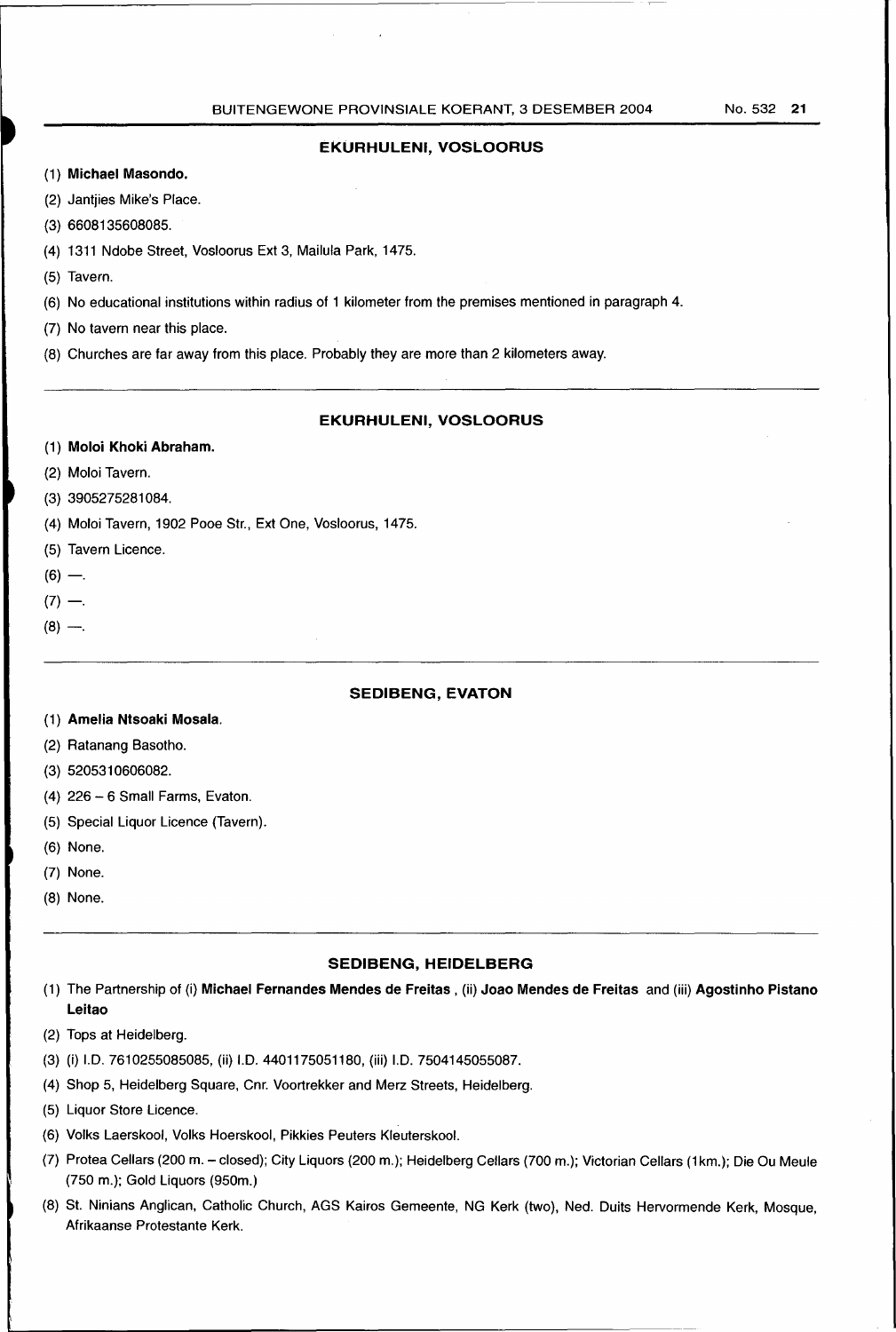## **KRUGERSDORP, MOGALE CITY, SEDIBENG**

- (1) **Carel Jacobus van Aswegen.**
- (2) Lime Lite.
- (3) 6102095040083.
- (4) Portion 8 (a portion of Portion 7) of Plot 546, Commissioner Street, Burgershoop, Krugersdorp.
- (5) Restaurant and Pub.
- (6) N/a in 1 kilometer radius.
- (7) None that was observed.
- (8) Volle Evangelie Kerk in 500 m radius, AGS van SA in 650 m radius, Suidlig Kerk in 750 m, Pinkster Kerk in 500 m radius, NG Kerk in 700 m.

## **SEDIBENG, VANDERBIJLPARK**

- (1) **Cecilia Kgwedi.**
- (2) Jerry's Inn Tavern.
- (3) 7106230416081.
- (4) 3206 Chris Hani Street, Ext. 5, Bophelong.
- (5) Special Liquor Licence (Tavern).
- (6) None.
- (7) None.
- (8) None.

## **SEDIBENG, VANDERBIJLPARK**

#### (1) **Elizabeth Ndweni.**

(2) Plot 50.

- (3) 7306040656088.
- (4) Plot 50, Rosashof, Vanderbijlpark.
- (5) Tavern.
- (6) N/a.
- (7) N/a.
- (8) N/a.

#### **SEDIBENG, VANDERBIJLPARK**

- (1) **Dikeledi Sanna Mofokeng.**
- (2) Dike Liquor Store.
- (3) 5410010792089.
- (4) Plot 105, Mullerstuine Supermarket, Mullerstuine, Vanderbijlpark, 1911.
- (5) Liquor Store.
- (6) None.
- (7) None.
- (8) None.

#### **SEDIBENG, VEREENIGING**

- (1) **Gertruida Cornellia van Tonder,** Farm 583, corner Visvanger and Visarend Streets, Daleside, 1873; P.O. Box 45, Randvaal, 1873.
- (2) Neelie's Place.
- $(3) -$ .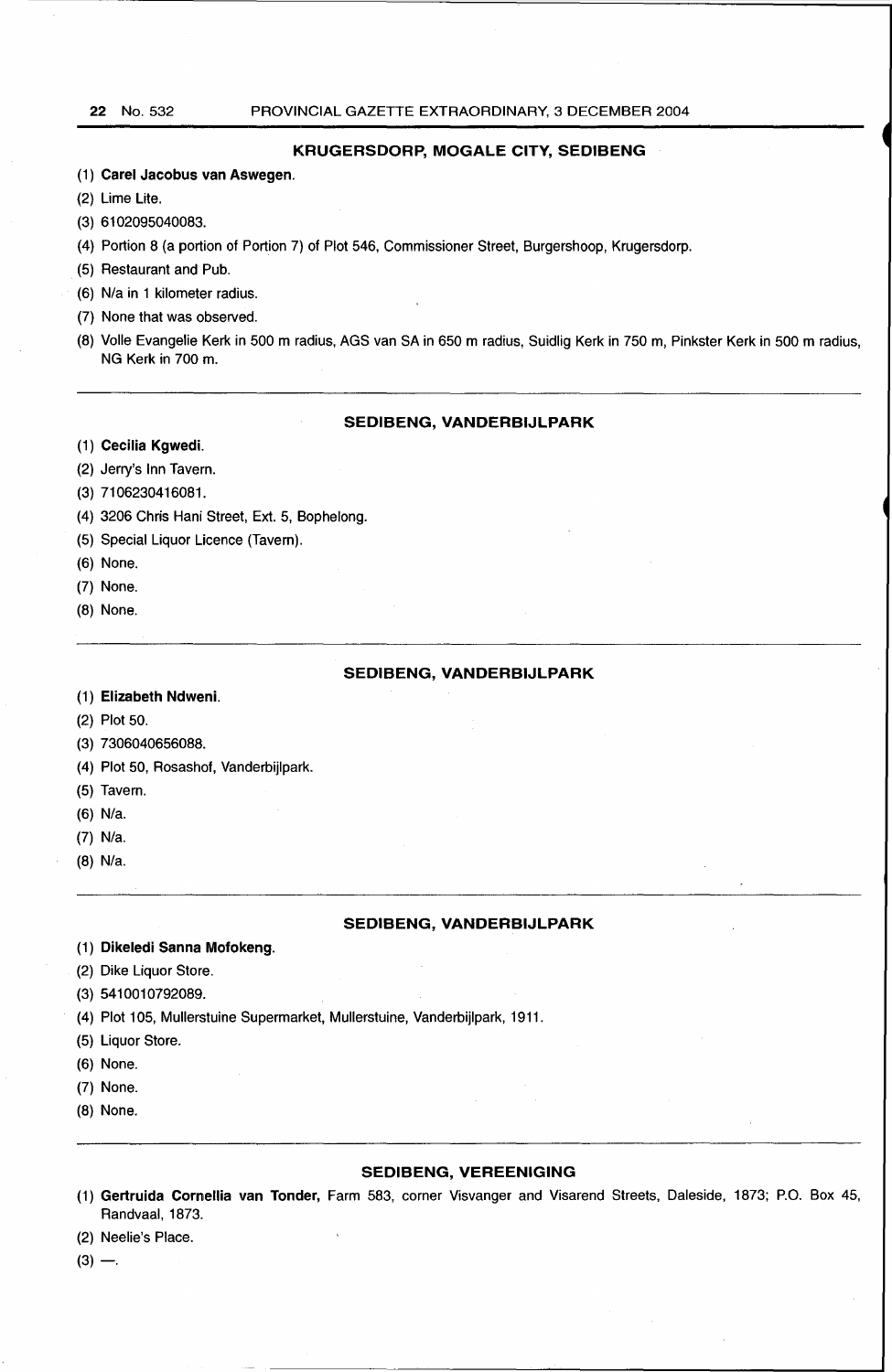- (4) Erf 583, Witkop Township, Registration Division I.A., the Province of Gauteng in extent 2552 square metres.
- (5) "Tarvern".
- $(6) -$ .
- $(7) -$
- $(8) -$ .

## **SEDIBENG, VEREENIGING**

- (1) **Jorge Louis Acafrao,** 157 Jan Neetling Street, Riversdal Oos, P.O. Box 195, Crissiefontein, 1963.
- (2) Francis Brueries.
- $(3) -$ .
- (4) 193 Jan Neetling Street, Riversdal East.
- (5) Bruerers Lisensie.
- $(6) -$ .
- $(7) -$ .
- $(8) -$ .

#### **SEDIBENG, VEREENIGING**

- (1) **Mandlaenkosi Johannes Mtshali,** 595 Hoek van Visvanger en Visarend Street, Daleside, 1873; PO Box 632, Randvaal, 1873.
- (2) The Mustard Seed.
- $(3) -$ .
- (4) Stand 595, Witkop Township, Registration Division I.A., the Province of Gauteng.
- (5) "Tavern".
- $(6) -$ .
- $(7) -$
- $(8) -$ .
- 

#### **SEDIBENG, VEREENIGING**

- (1) **Shorebird Trading 16CC,** Shop 22, The Hanger Complex, c/o Lesley and Rhodes Avenue, Vereeniging, Erf 1429, with members (1) Shaun Jansen van Vuuren, 8 Sandpiper Str, Three River East, (2) Christo Marnewick, 23 Ysterberg Str, Noordheuwel, Krugersdorp with both the same postal address and registered office - PO Box 1332, Vereeniging.
- (2) Friendly Supermarket.
- (3) CK2003/098072/23.
- (4) Shop 22, The Hanger Shopping Complex, c/o Lesley & Rhodes Ave, Vereeniging, 1929.
- (5) Grocers Wine Licence.
- $(6) -$ .
- $(7) -$ .
- $(8) -$ .

## **SEDIBENG, VEREENIGING**

(1) **Rosa Albina Monteiro I Maria Esabel Monteiro,** 11 Volta Street, Vanderbijlpark.

(2) Monties Bottle Store.

 $(3) -$ .

(4) Stand 77, Witkop Township, Registration Division I.A., the Province of Gauteng, Extending. 2552 Square metres.

- (5) Bottle Store Licence.
- $(6) -$ .
- $(7) -$ .
- $(8) -$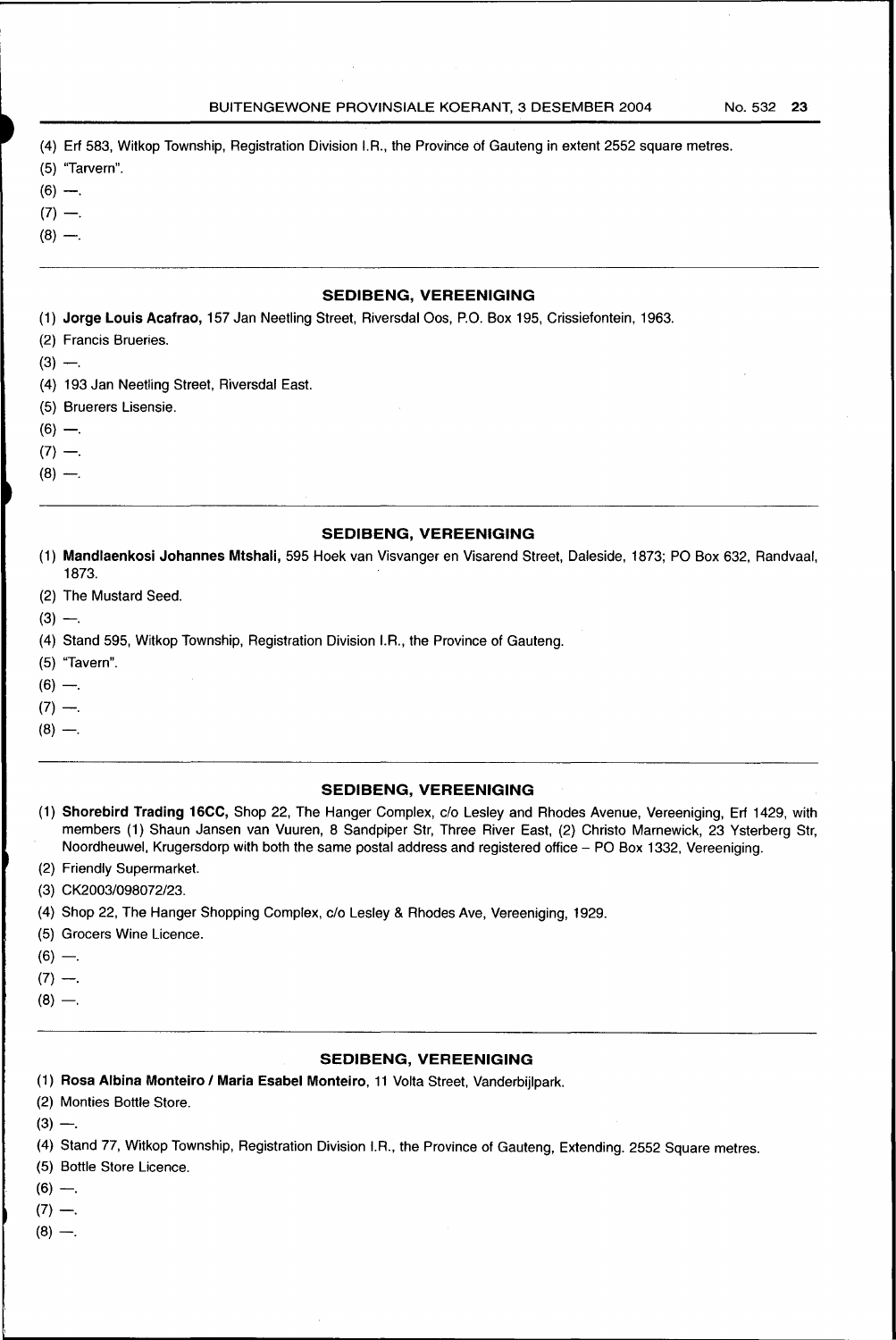## **WEST RAND**

## **WEST RAND, RANDFONTEIN**

(1) **Jeevakantha Pillay,** Plot 90 A, 7th Road, Ten Acres; P.O. Box 6386, Greenhills, 1767.

- (2) Nikki's Tavern.
- $(3) -$ .

(4) Plot 90 A, 7th Road, Ten Acres.

- (5) Special Liquor Licence (On-consumption).
- $(6)$  —
- $(7) -$
- $(8)$  —

## **WEST RAND, RANDFONTEIN**

- (1) **Thomas Paasch,** Plot 12 van 10 Acres, Randfontein.
- (2) Big Five.
- $(3) -$

(4) Plot 12 van 10 Acres, Randfontein.

(5) Special liquor licence in terms of section 19 of the Liquor Board.

- $(6) -$ .
- $(7) -$
- $(8) -$

## **WEST RAND, RANDFONTEIN**

(1) **Veronica Nopasele Madalambane,** 54 Peace Haven, Kocksvlei, 1764; P.O. Box 3229, Kocksvlei, 1764.

- (2) Masakhane Tavern.
- $(3) -$
- (4) 54 Peace Haven, Kocksvlei, 1764.
- (5) Tavern liquor licence (on-consumption).
- $(6) -$
- $(7) -$ .
- $(8)$  —

## **WEST RAND, RANDFONTEIN**

(1) **Barry Ken Swan,** 6 Hain Road, The Hill Ext, Johannesburg, 2197.

(2) Randfontein Racing + Sport Club.

- $(3) -$ .
- (4) 53 A Main Reef Ad, Randfontein, 1760.
- (5) Special Liquor Licence (on-consumption).
- $(6) -$ .
- $(7) -$
- $(8) -$
- 

#### **WEST RAND, ROODEPOORT**

## (1) **Helen Mary Hegyi.**

- (2) Fontana Famous Roastery Town Square.
- (3) 7606090033082.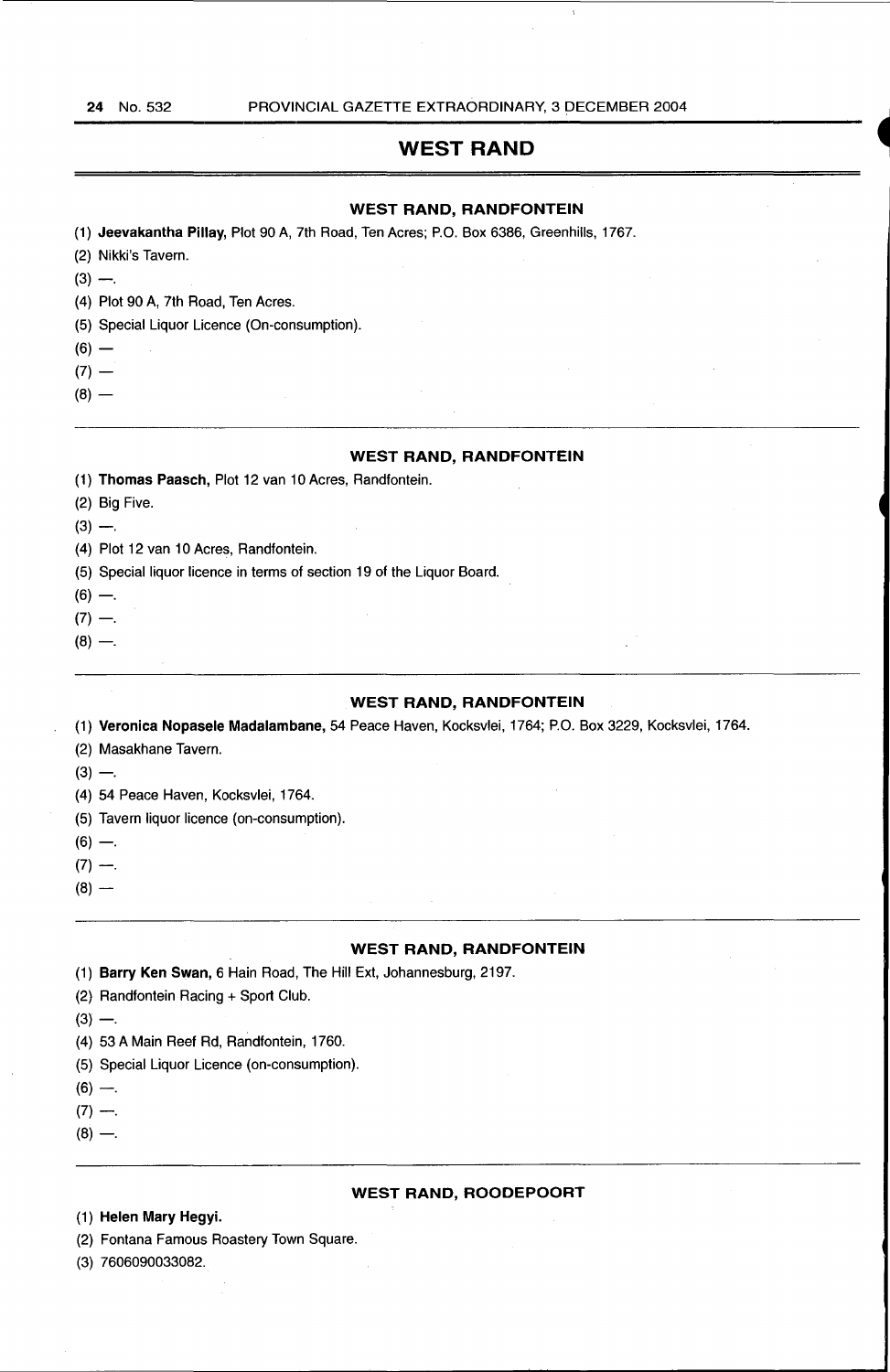#### BUITENGEWONE PROVINSIALE KOERANT, 3 DESEMBER 2004 No. 532 25

(4) Town Square, at Constantia, Shop 28, cor Hendrik Potgieter & Albert Street, Weltevreden Park, Roodepoort, 1724.

---------

- (5) Restaurant Liquor Licence.
- (6) Panorama Primary School.
- (7) Pizza Del Forro, next to Shop, Kerry Piper-50 m, News Café 100 m.
- $(8) -$

## **WEST RAND, ROODEPOORT**

## (1) **Helen Mary Heqyi.**

- (2) Fontana Famous Roastery Princess Crossing.
- (3) 7606090033082.
- (4) Princess Crossing Shopping Kingdom, Shop 54, Ontdekkers Road, Roodepoort, 1724.
- (5) Restaurant Liquor Licence.
- $(6) -$
- (7) Mug & Bean-200 m, Liquor City-60 m, Pick 'n Pay-450 m, Keg-600 m, The Joker-750 m.

 $(8)$  —

## **WEST RAND, ROODEPOORT**

## (1) **Ditloph Dintlogetse Titi Senosi.**

- (2) Titi's Tavern.
- (3) 6804305609082.
- (4) 1180 Phase 1, Braamfischerville.
- (5) Tavern Licence.
- $(6) -$

 $(7) -$ 

 $(8) -$ .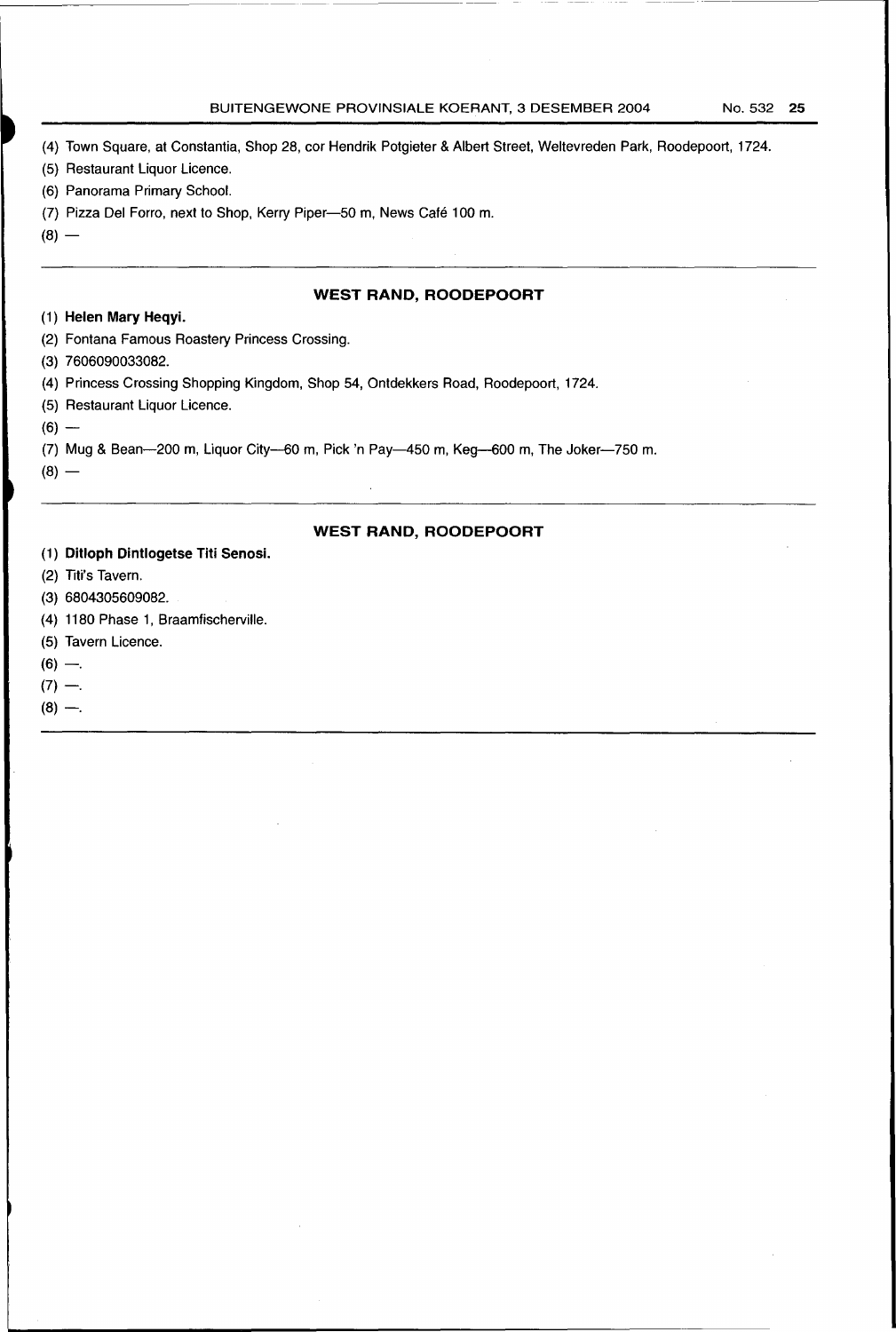## **LODGEMENT OF NEW APPLICATIONS**

In terms of the Gauteng Liquor Act (Act No. 2 of 2003) all new applications will no longer be lodged at Magistrate Offices, but will be lodged at the following Regional Liquor Licensing Offices as from Friday 3 December 2004:

## **JOHANNESBURG**

NRB Building c/o Delvers & Prichardt Streets, Johannesburg 1st Floor, Tel: (011) 225 2301/6/7

## **TSHWANE**

GPG Building c/o Bosman & Pretorius Streets, Pretoria Block A, Ground Floor. Tel: (012) 401 0680

## **EKURHULENI**

Golden Heights Building, 2nd Floor, Victoria & Park Streets Germiston, 'fel: (011) 842 7450

## **SEDIBENG**

36 Merrimen Avenue, 3rd Floor, Vereeniging Tel: (016) 455 2652

## **WEST RAND**

C/o Park & 6<sup>th</sup> Streets, West Rand District Municipality Randfontein, Tel: (011) 693 2766

## **METSWEDING**

55 Mark Street, Bronkhorstspruit Tel: (013) 932 1599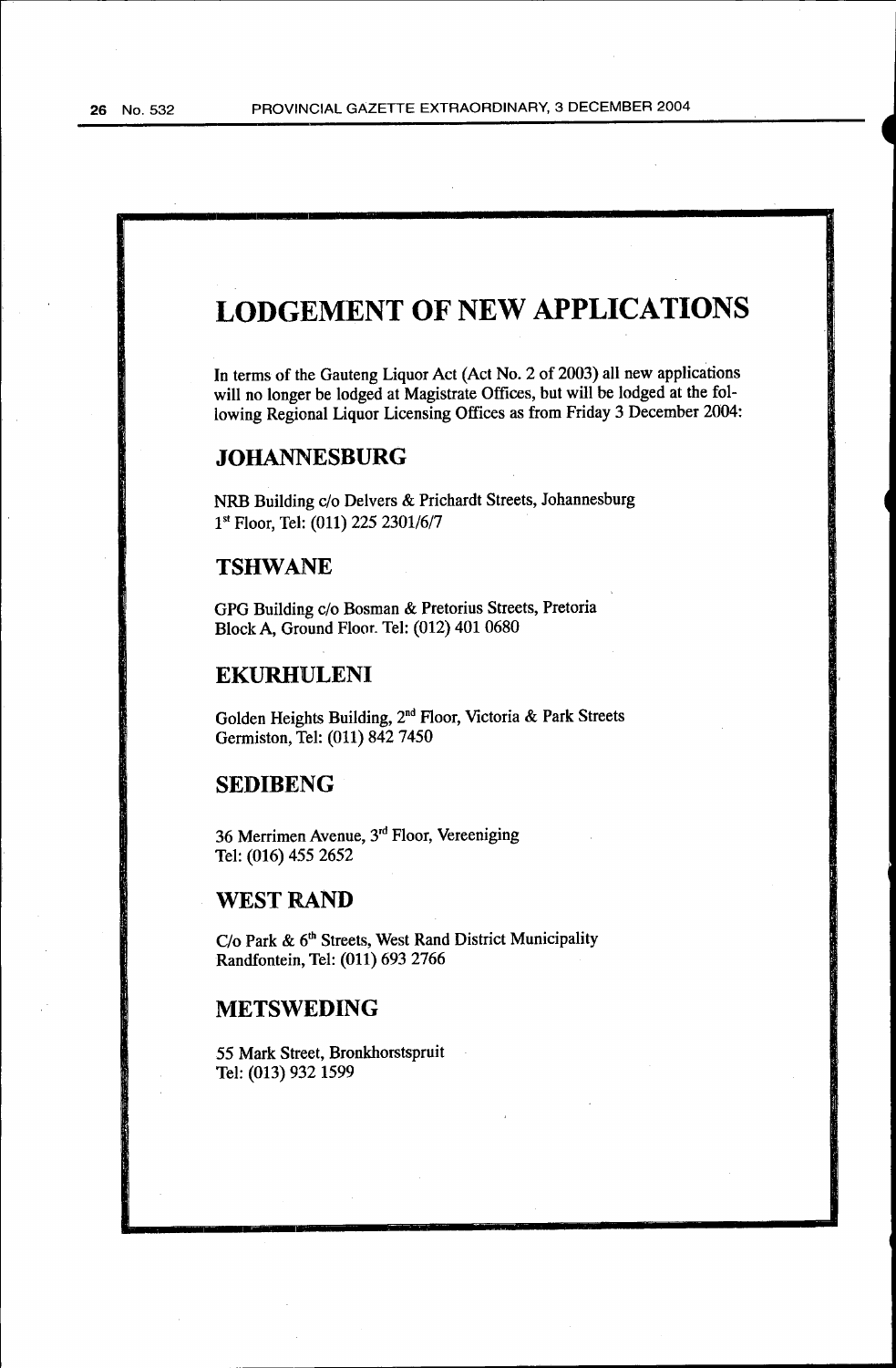# Looking for out of print issues of Government and Provincial **Gazettes**

We can provide photocopies

## **Contact**

The National Library of South Africa, Pretoria Campus PO Box 397 0001 PRETORIA

## Physical address

C/o Andries and Vermeulen Streets Entrance in Andries Street

## Contact details

Tel: (012) 321-8931 Fax: (012) 325-5984 E-mail: infodesk@nlsa.ac.za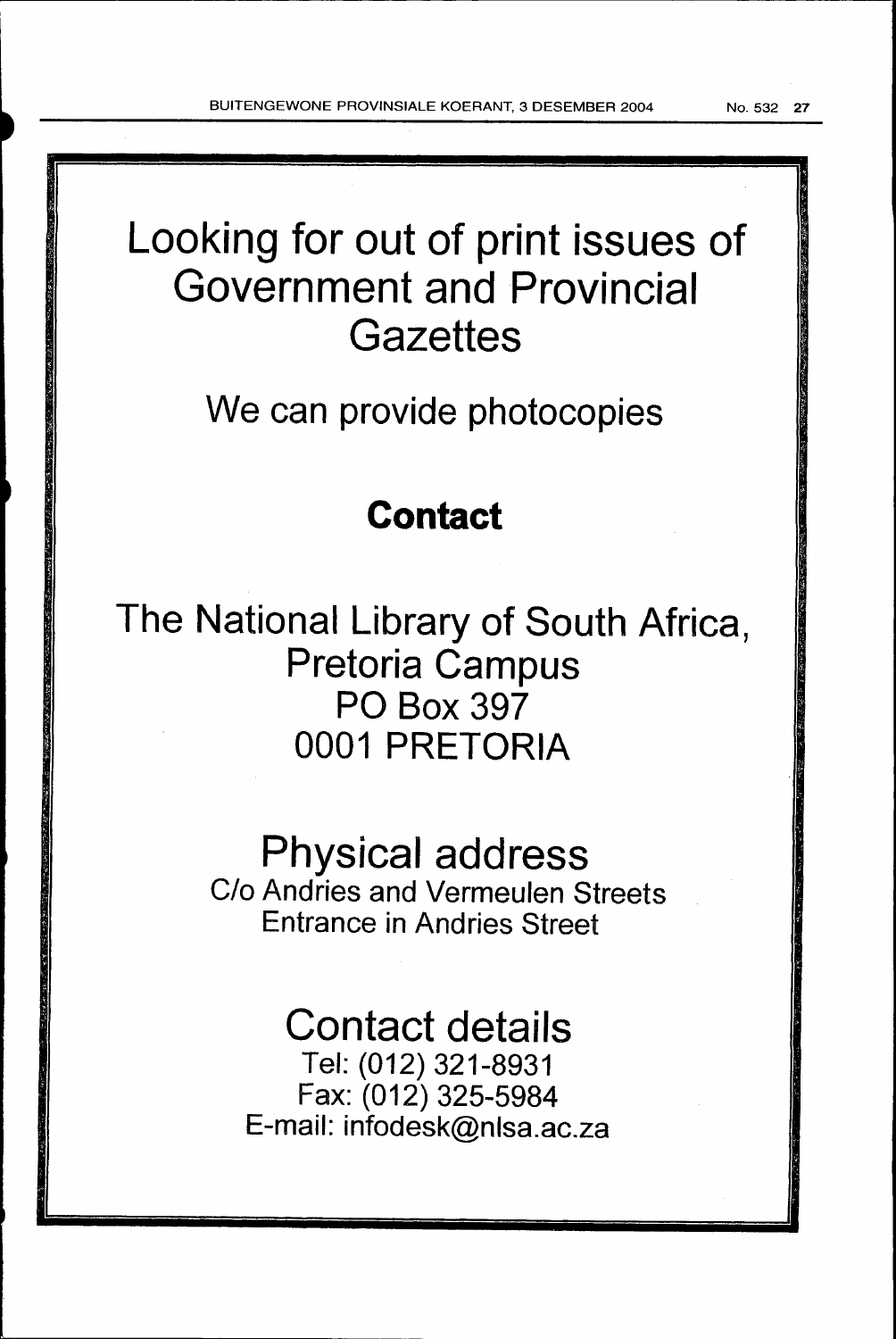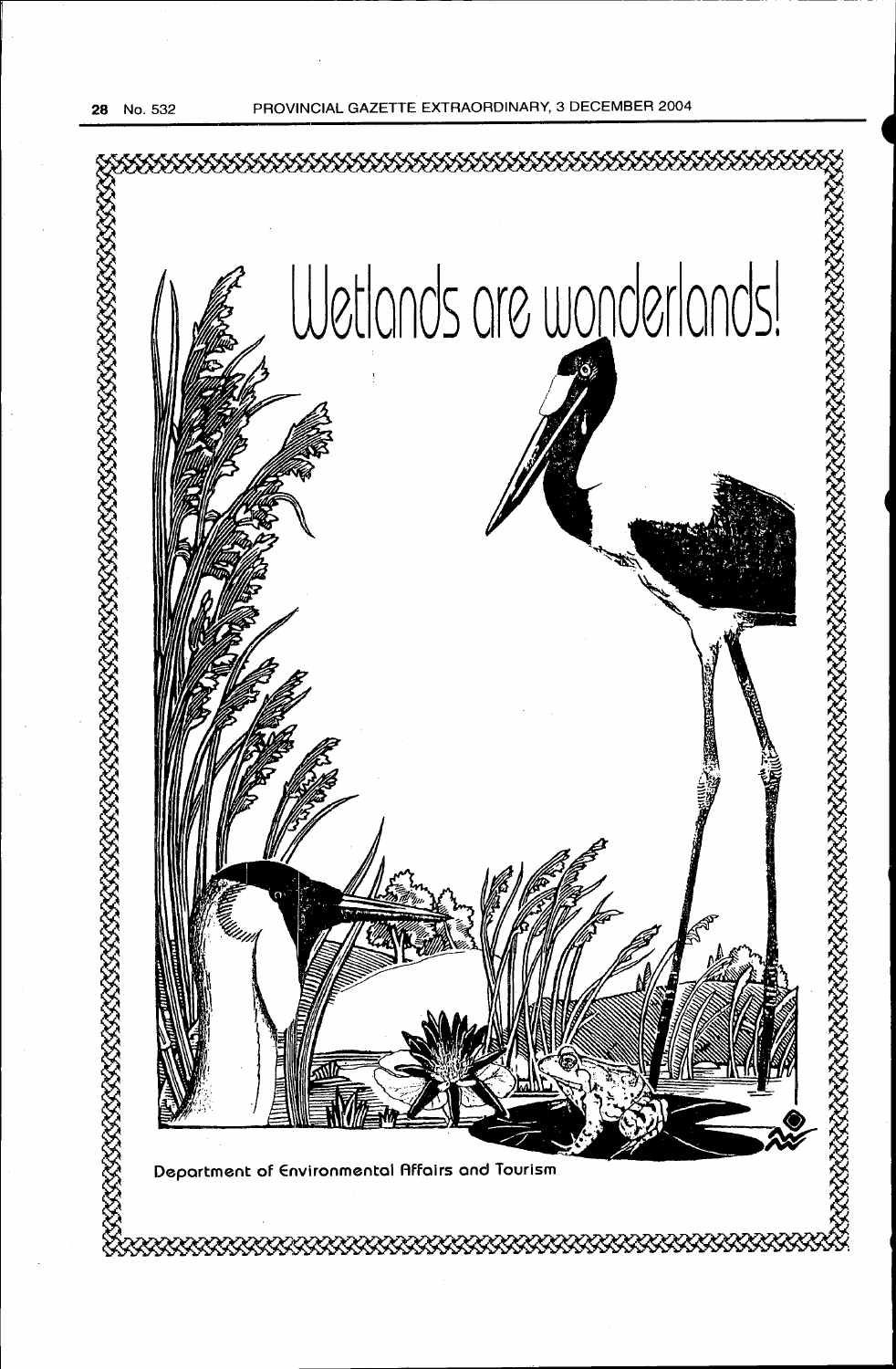.~--

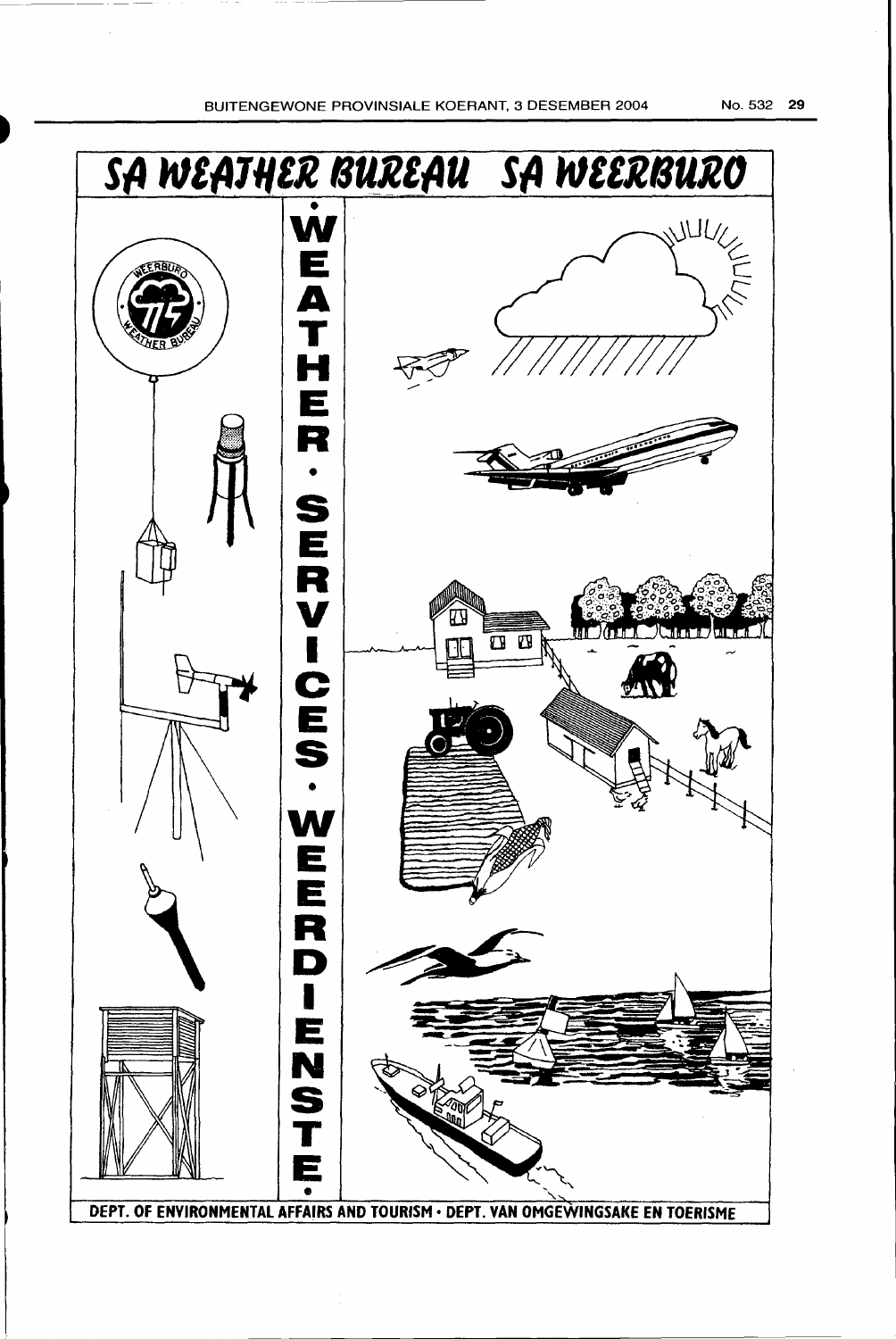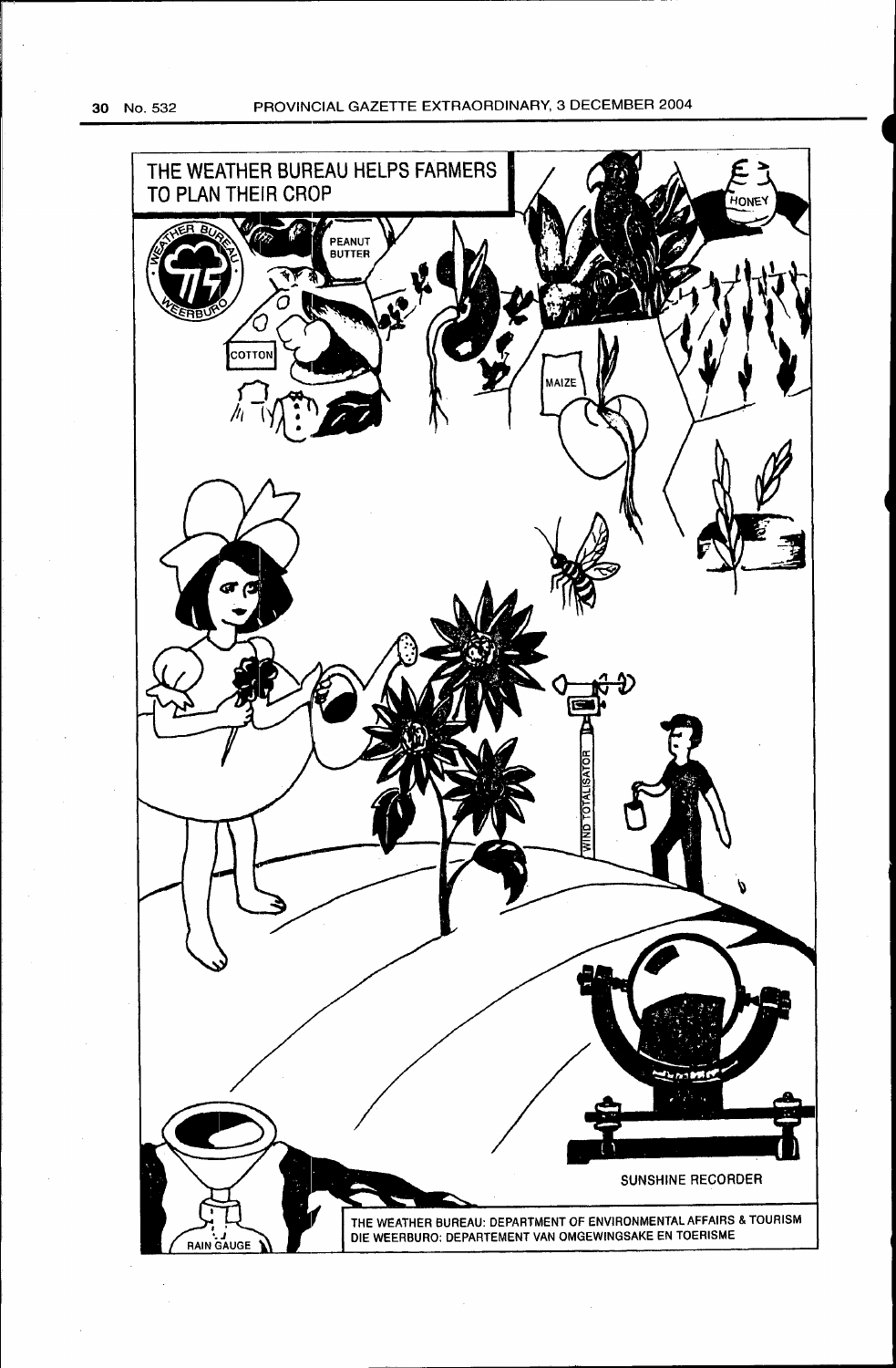